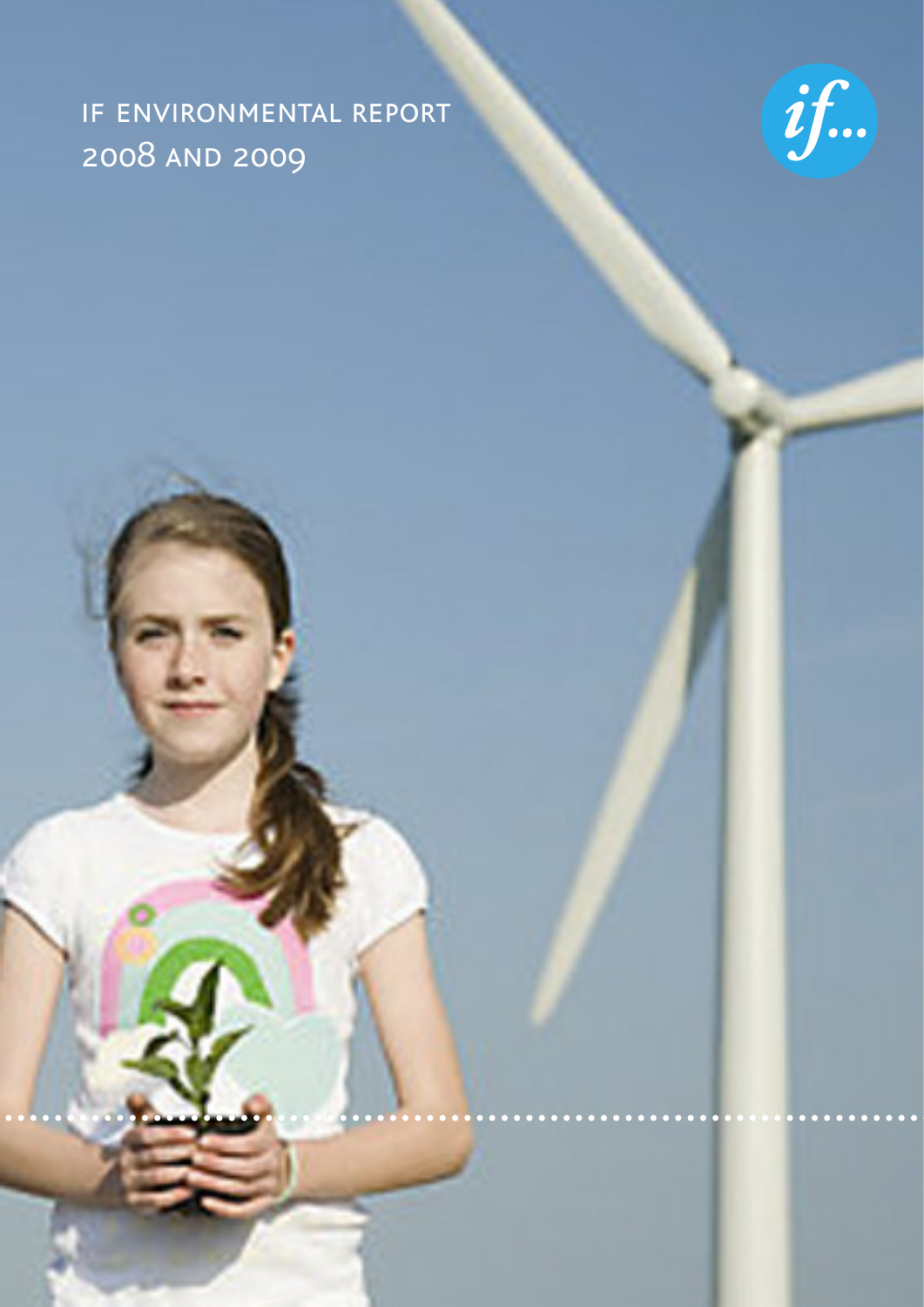## **Environmental Report 2008 and 2009**

| <b>Index</b> |  |
|--------------|--|
|              |  |
|              |  |
|              |  |
|              |  |
|              |  |
|              |  |
|              |  |
|              |  |
|              |  |
|              |  |
|              |  |
|              |  |
|              |  |
|              |  |
|              |  |
|              |  |
|              |  |
|              |  |
|              |  |
|              |  |
|              |  |
|              |  |
|              |  |
|              |  |
|              |  |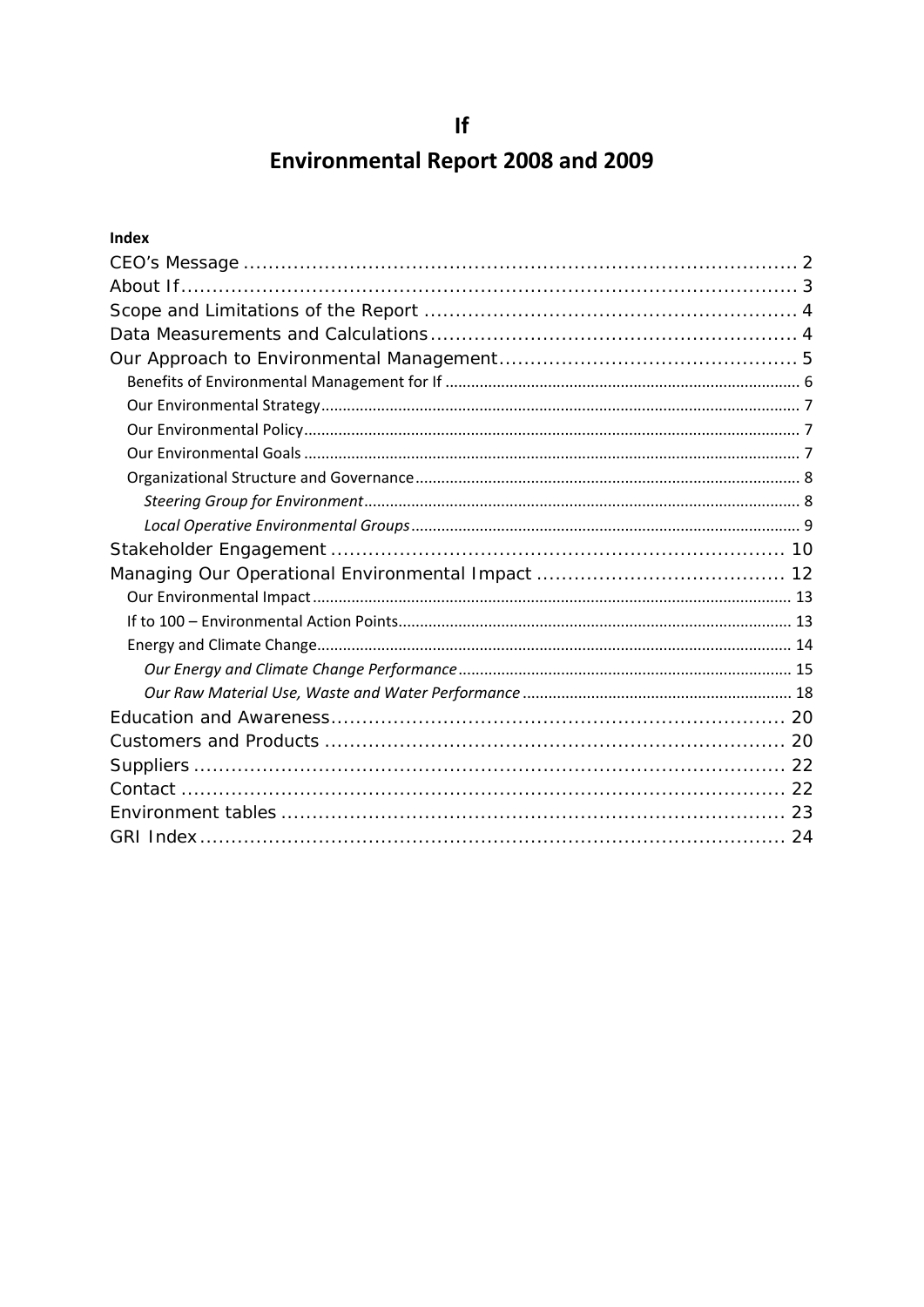## <span id="page-2-0"></span>**CEO's Message**

I am proud to see the publication of our first environmental report, this represents an important step for us and our stakeholders. It is the beginning of a journey which will enable us to better meet expectations and adapt to future opportunities and risks.

As the leading insurance company operating across the Nordic region, If takes a broader social responsibility then what is required by the extent of our operational activities. We utilize our unique knowledge of risk management to contribute to a safe development in the locations where the company operates. Our ambition is to always act in a manner that meets or exceeds the ethical, legal and commercial requirements relating to our operations.

In the past few years If has been working intensely to manage our environmental impact with the support of an environmental policy. The core of the policy is that we will strive to find the best possible environmental solution ‐ for If P & C, our customers, suppliers and partners. At present an ambitious internal program is in progress, where 100 improvement points are being implemented. One focus area is business travel which has decreased by 35% over the last two years. This has been achieved through a conscious effort to establish and promote video and web meetings. Another key issue is the climate expectations set for If's suppliers when sourcing transportation, raw materials and work methods. They are also expected to meet demands concerning emissions and waste.

The effects of climate change have a multitude of implications for the insurance industry. In the coming years we will oversee the developments of our products and services related to flooding and beachfront properties. We hope that this and the rest of our environmental management program will ensure that If remains at the forefront of the environmental debate.

I trust you enjoy reading this report.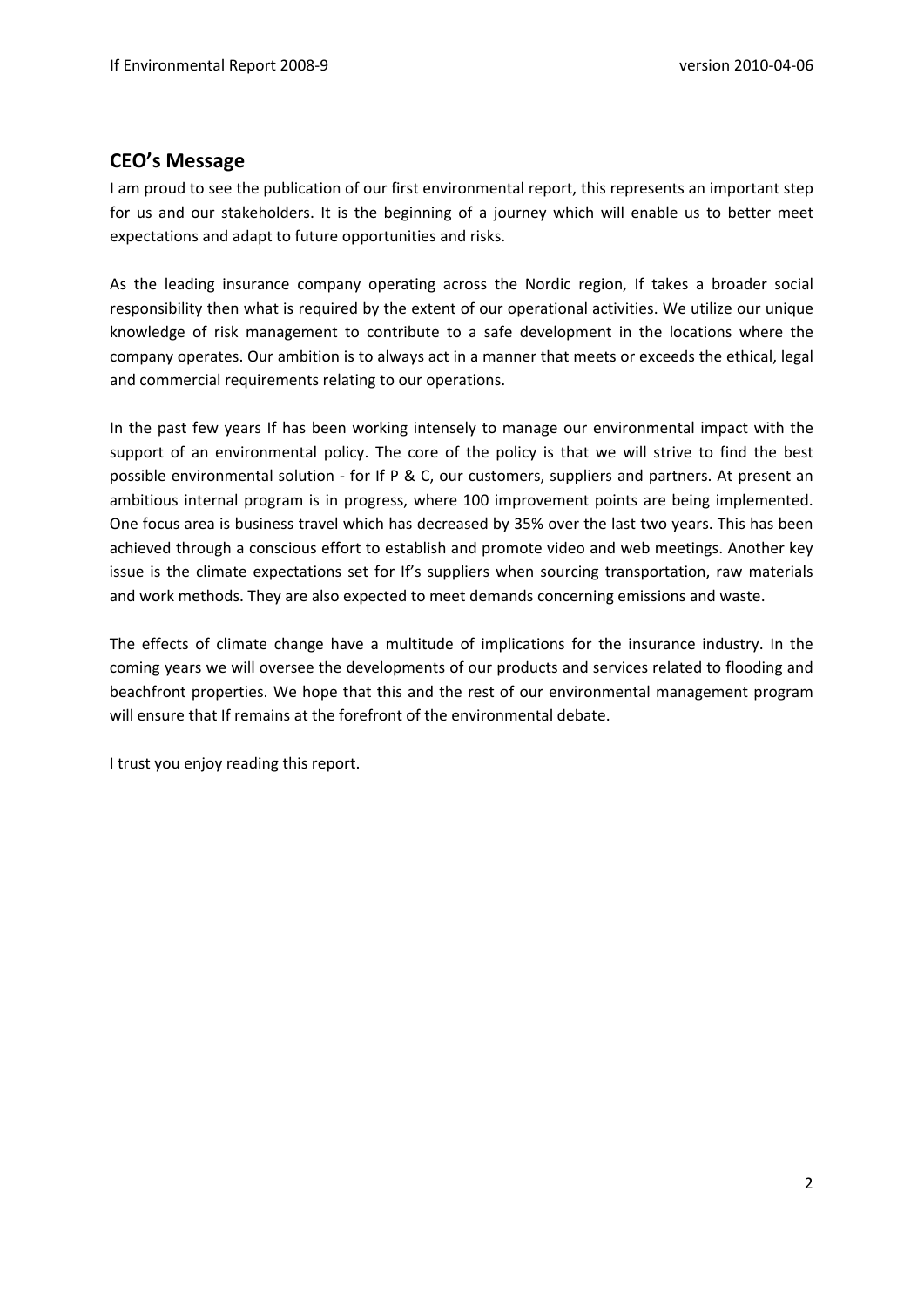## <span id="page-3-0"></span>**About If**

If P&C Insurance AB (If) is the leading insurance company in the Nordic region, with approximately 3.6 million customers and 6,900 employees. The company exists in Sweden, Norway, Finland, Denmark, Baltics and Russia. In addition we offer our Nordic customers with international operations services through affiliated offices and networks.

The stable profit development for If continued during 2009. The technical result was MSEK 5 184 compared to MSEK 5 273 for previous year. Total combined ratio was 92,1 percent (91,8 percent). Profit before taxes in 2009 increased by 29,3 percent to MSEK 6901 ( MSEK 5337).

If offers our customers the whole range of insurance solutions and services. It includes everything from insurances for households, cars, children and privatpersons to customized global insurance programs for international industrial enterprises.

The business is managed from a Nordic perspective. The operations are divided for customers within business areas Private, Commercial, Industrial, Baltics and Russia. Also supporting functions such as IT, HR and Information are organized according to Nordic structure.

Insurance companies constitute a major supplier of safety in society. One important role for If is to influence politicians and decision makers on issues that are important on a long-term basis in those countries where we operate. Those issues may include climate, traffic safety, healthcare and many other areas.

If is part of the Finnish listed finance group Sampo Plc.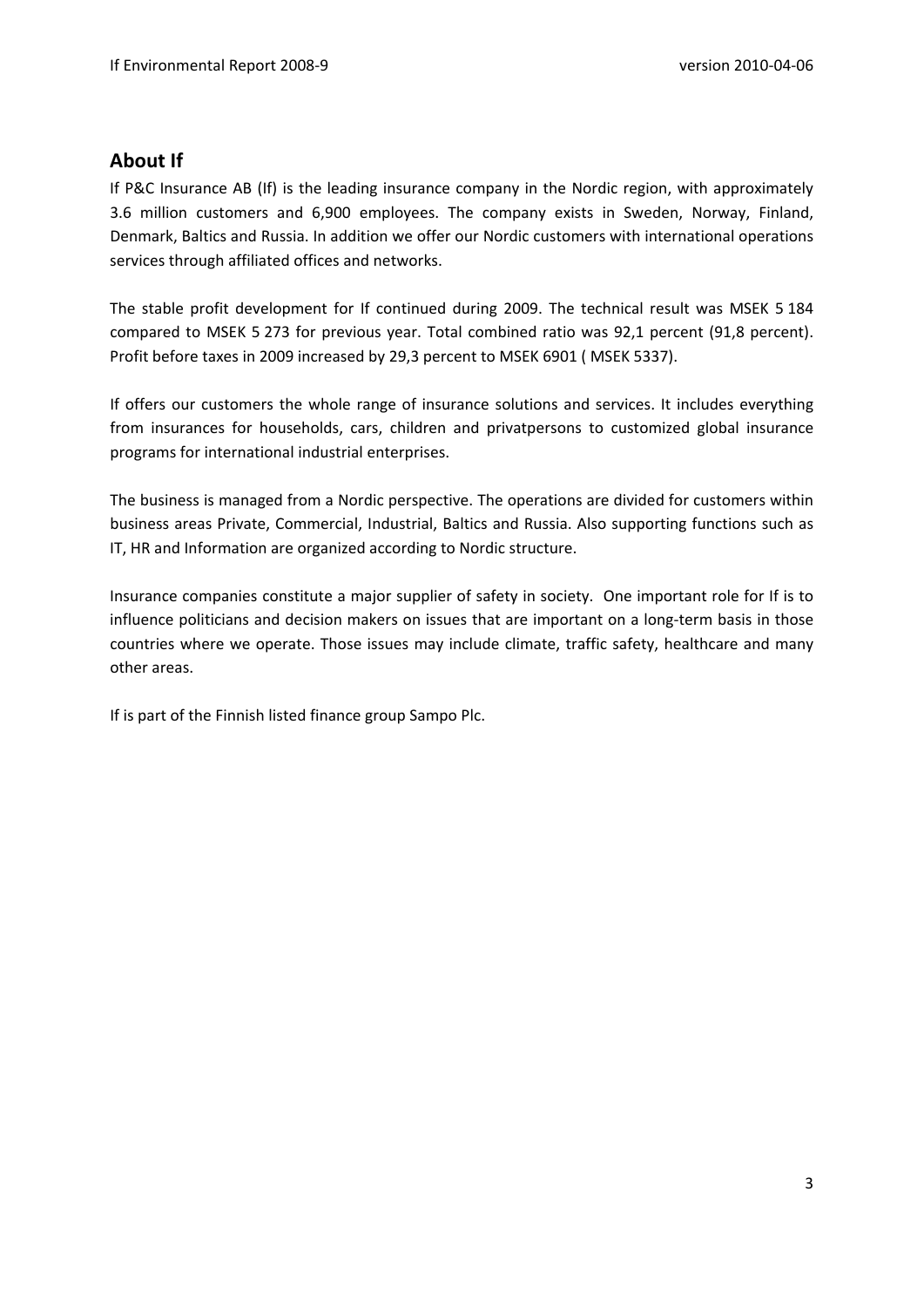## <span id="page-4-0"></span>**Scope and Limitations of the Report**

This report covers the environmental performance of If for the fiscal years 2008 and 2009. This is our first report and is limited to our operations in Sweden, Norway, Denmark and Finland. The report exludes any operations in the Baltics and Russia. We hope to expand our future environmental reports to inlcude these regions. As it is a first report it contains data from two years, this mirrors the environmental work carried out at If. In the future we hope to produce a report annually for the fiscal year.

The report is based on the Global Reporting Intitiative's (GRI) G3 reporting framework. The framework provides indicators in a number of areas, including the environment. We have selected this area as the focus of this report and as such the report does not include reference to any other GRI performance indicators. Furthermore, as GRI recommends the use of profile indicators for reporting we have included these as far as relevant to our environmental management and performance. This means that the report does not attempt to comply with a C level GRI report but is a stand alone environmental report and reflects the growing understanding and need for public disclosure as well as the interests of our internal stakeholders in environmental issues at If.

## **Data Measurements and Calculations**

This report is based on data collected from all four operating countries (Sweden, Norway, Denmark and Finland). Data was collated using GRI's performance indicators, through excel sheets and emails. All data was merged in our Stockholm office with the help of consulting firm Respect.

Calculations for our energy and climate change data were made using the Greenhouse Gas (GHG) protocol. To ensure good data protocols this data was processed using GHG protocol compatible accounting tool Svante.

All energy and climate change data has been verified according to the GHG protocol by Respect.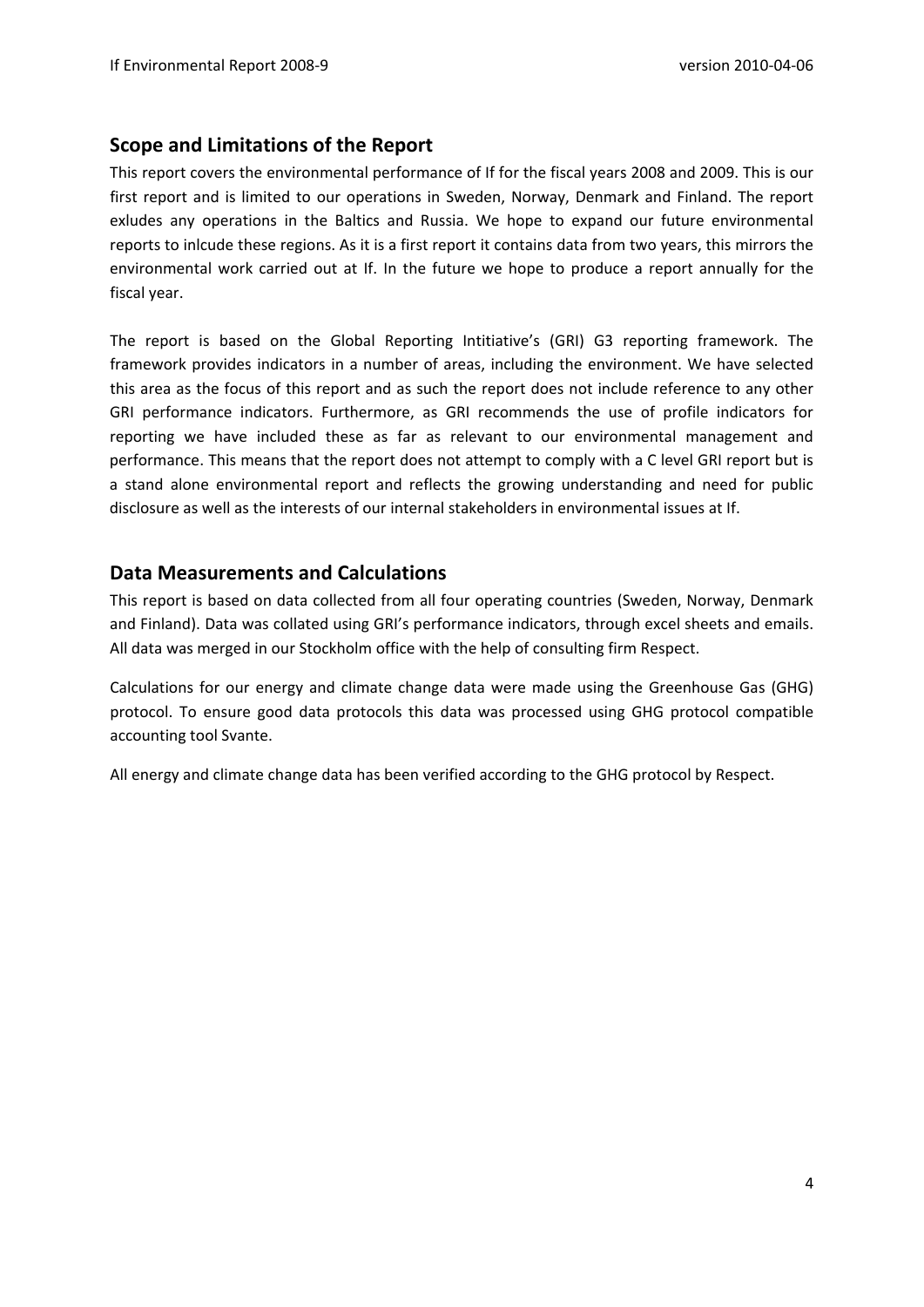## <span id="page-5-0"></span>**Our Approach to Environmental Management**

At If we are aware of how we affect the environment both directly and indirectly through our use of energy and other resources as well as our work in claims handling. In addition there are indirect impact through our suppliers within claims and claims, IT and office activities.

A good relationship with our stakeholders is key to our approach to environmental management; the table below identifies and lists our main stakeholders and describes how and when we engage with them. For more information including the basis on which we have selected these stakeholders see the Stakeholder Engagement section on page 10.

| <b>Stakeholder</b>                     | <b>Method of Engagement</b>          | <b>Frequency</b> |
|----------------------------------------|--------------------------------------|------------------|
| <b>Employees</b>                       | Intranet, email, in person, surveys, | Daily            |
|                                        | social media                         |                  |
| <b>Customers</b>                       | Internet, email, phone, letters,     | Daily            |
|                                        | surveys, social media                |                  |
| Suppliers and partners (example:       | In person, email                     | Weekly           |
| ATEA, TIETOENATOR, PitneyBows,         |                                      |                  |
| Telenor)                               |                                      |                  |
| The Board/Sampo Group                  | In person, email, board meetings     | Monthly          |
| Insurance Industry (example: FNO,      | In person, email, industry meetings  | Monthly          |
| FPO)                                   |                                      |                  |
| Society                                | Through the media                    |                  |
| Non-governmental organizations         | Through the media                    | Rarely           |
| Universities and research              | Internet, email, phone,              | Rarely           |
| organizations                          |                                      |                  |
| Government departments:                | In person, email, phone, industry    | Rarely           |
| <b>Environmental Department Agency</b> | meetings                             |                  |
| Media                                  | Internet, email, phone,              | Weekly           |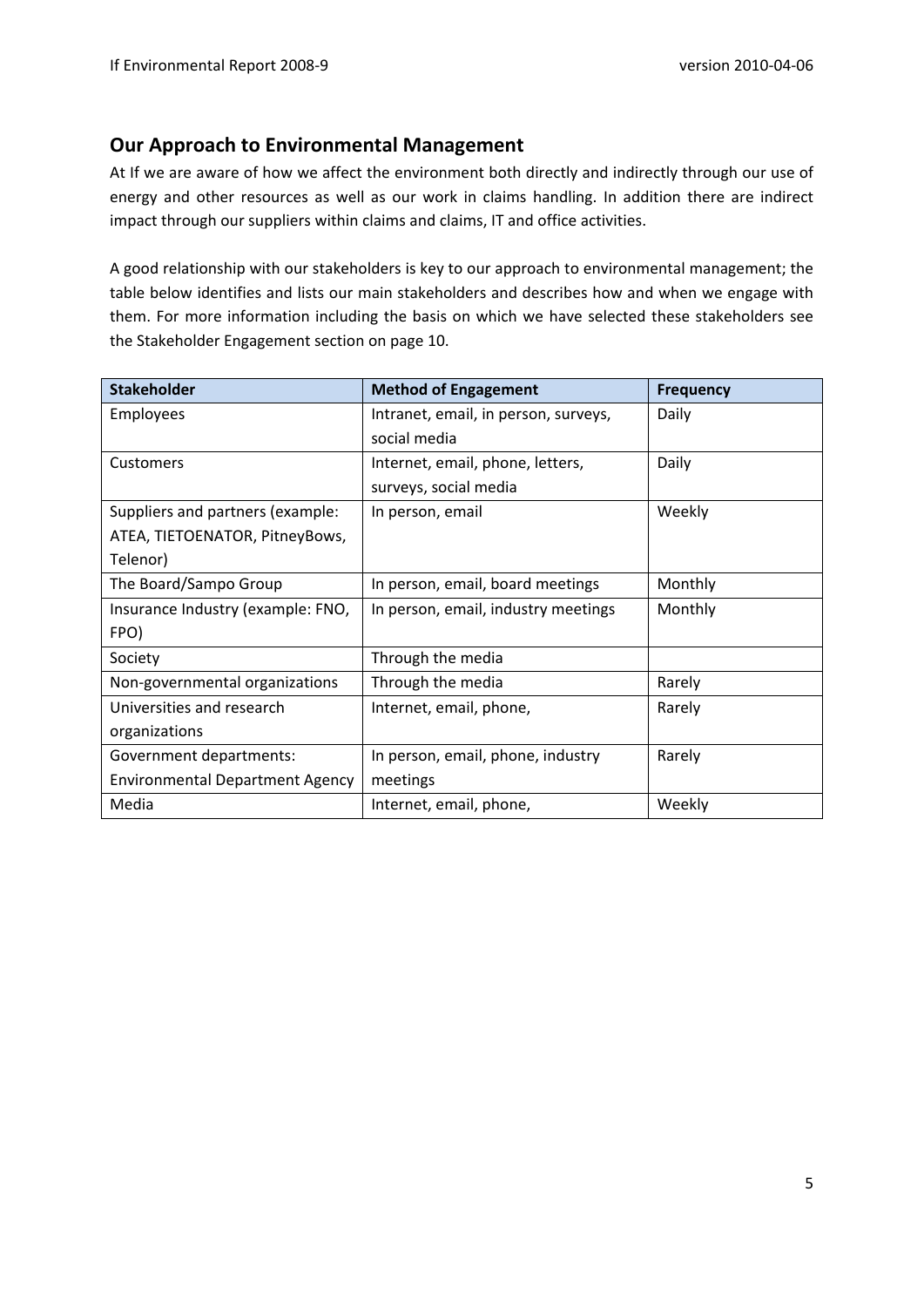#### <span id="page-6-0"></span>**Benefits of Environmental Management for If**

For companies such as If that manage their environmental issues and systematically lower their impact, there are a series of potential benefits:

- **Decreased environmental impact:** systematic environmental management leads to both increased environmental awareness and an improved environmental and work environment quality. It also makes a contribution to a paradigm shift towards a long‐term sustainable society.
- **Cost savings:** Proactive environmental management can bring numerous cost savings. Preventative corporate initiatives and efficiency measures can in many instances lead to a decreased reliance on energy and raw materials as well as improved waste management. All of these environmental savings bring with them significant associated cost savings.
- **Improved stakeholder relations:** The management of environmental issues plays an increasing part in how key stakeholders such as society, customers, consumers, government departments and employees view If and our products and services. As a result environmental management has significant reputation and brand benefits including as a source of pride to our employees.
- **Competitive advantage:** Investment in environmental management is of strategic significance to If and in all probability results in a competitive advantage as an increasing number of customers and other stakeholders request environmental products.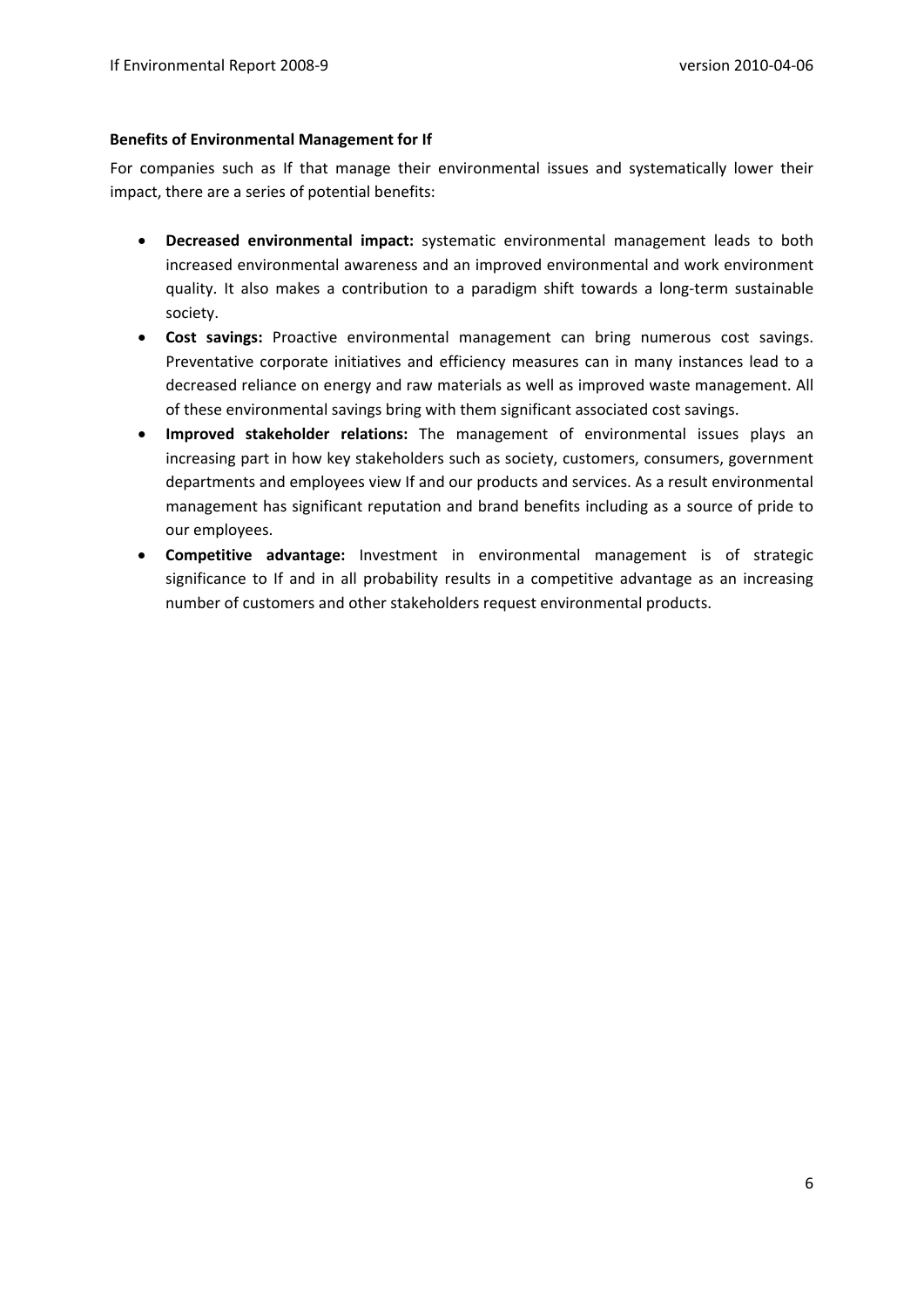#### <span id="page-7-0"></span>**Our Environmental Strategy**

Our strategy is designed to implement our environmental policy (see below) and strives to decrease and minimize our environmental impact through continous improvement. The strategy was developed in 2008 in a process lead by our Steering Group for Environment. The strategy development engaged stakeholders across the business including the Board, Sampo Group and Executive Management. Our strategy clearly states that environment and our environmental impact should be a continuous and integrated part of our daily operations.

#### **Our Environmental Policy**

If must take concrete measures to improve the environment on a daily basis. We always endeavour to find the best possible environmental solution ‐ for our company, our customers, our suppliers and our partners.

- —We must always give our staff the possibilities to act in an environmentally friendly way through the provision of guidelines and support.
- —We are developing products, processes and damage prevention services in order to help our customers to act in a more environmentally friendly manner.
- —We encourage and support our suppliers and partners in their efforts to use more environmentally friendly methods in their work.
- —We must always provide information about environmental risks and participate actively in the public debate concerning climate change.

#### **Our Environmental Goals**

We strive to apply best practice and have set the following goals:

- to increase the internal awareness of environmental issues and offer appropriate education and support as needed
- to minimize waste arising from our operations and to reuse and recycle waste when possible
- to minimize the consumption of energy, water and raw materials in our operations and to reuse and recycle where possible
- to ensure that insurance claims are managed with minimum impact on the environment
- to ensure that environmental impact are considered in investment decisions concerning new business processes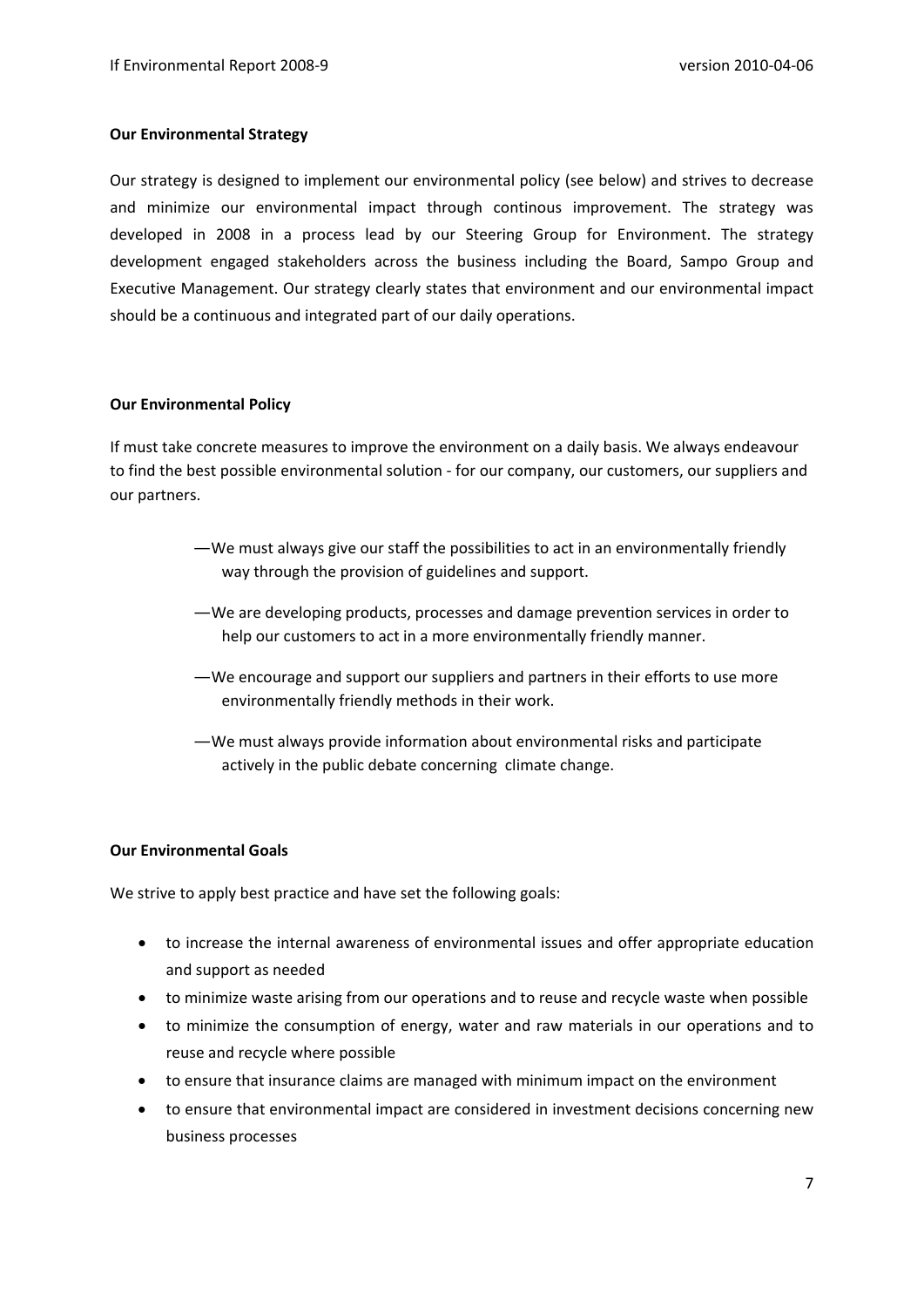- <span id="page-8-0"></span>• to apply an environmental perspective to the development of our products and services, in order to ensure maximum advantage to our customers and other stakeholders
- to promote environmental initiatives through our socially focused activities
- to ensure that all local, national and international regulatory obligations that pertain to our operations are fulfilled

#### **Organizational Structure and Governance**



#### *Steering Group for Environment*

The Steering Group for Environment has a mandate to ensure that If work according to the environmental strategy, goals, policy and confirmed activity plans. Each member should also be responsible for environmental issues within their area as and when appropriate. They should ensure that If has a holistic environmental perspective and keep up‐to‐date with environmental developments concerning other insurance companies nationally, regionally and internationally. The group should also manage the publication of If's annual climate report, annual environment GRI report and set annual environmental indicators.

| <b>Name</b>          | <b>Position/Business Area</b>         |
|----------------------|---------------------------------------|
| Ivar Martinsen       | <b>Head of Commercial</b>             |
| Kjell Rune Tveita    | <b>Chief Information Officer</b>      |
| Katarin Mohlin       | <b>Head of Communication</b>          |
| Gleen Olsen          | Head of Business Developer Private    |
| Jukka Merenheimo     | Head of Property Claims Private       |
| Jan-Erik Fredriksson | <b>Head of Operational Excellence</b> |
| Mats Nordenskjöld    | <b>Public Affairs Manager</b>         |
| Sofie Nyreröd        | <b>HR Commercial Manager</b>          |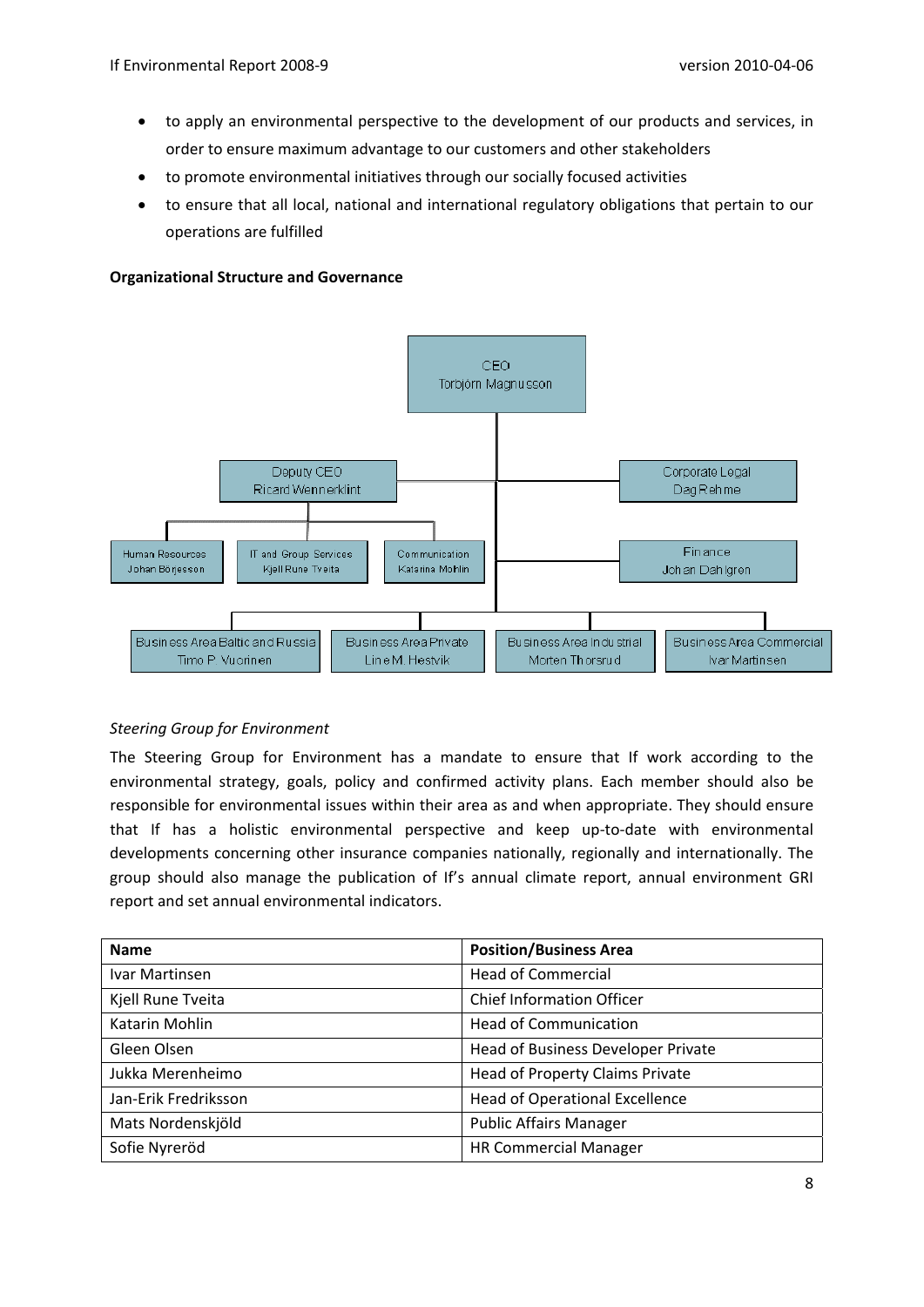<span id="page-9-0"></span>

| Kenth Edström | Communication Manager |
|---------------|-----------------------|

Several members in the steering group (see table above) are also members of the group management; Ivar Martinsen – Head of Commercial (also member of Sampo management team), Kjell Rune Tveita – Chief Information Officer and Katarina Mohlin – Head of Communication. Leaders of all major business units are members of the steering group. The steering group is also representative of If's core business interest such as business area Private which includes about half of all employees and is represented by two of the group's members; Gleen Olsen‐ Head of Business Developer Private and Jukka Merenheimo – Head of Property Claims Private.

#### *Local Operative Environmental Groups*

Local operative environmental groups are organized at all larger workplaces. Each group formulates its own activity plan based on centralized targets. This is supplemented by a Nordic group that is responsible for general office issues and for the management of these. Issues include employee training, paper consumption, waste recycling, energy consumption.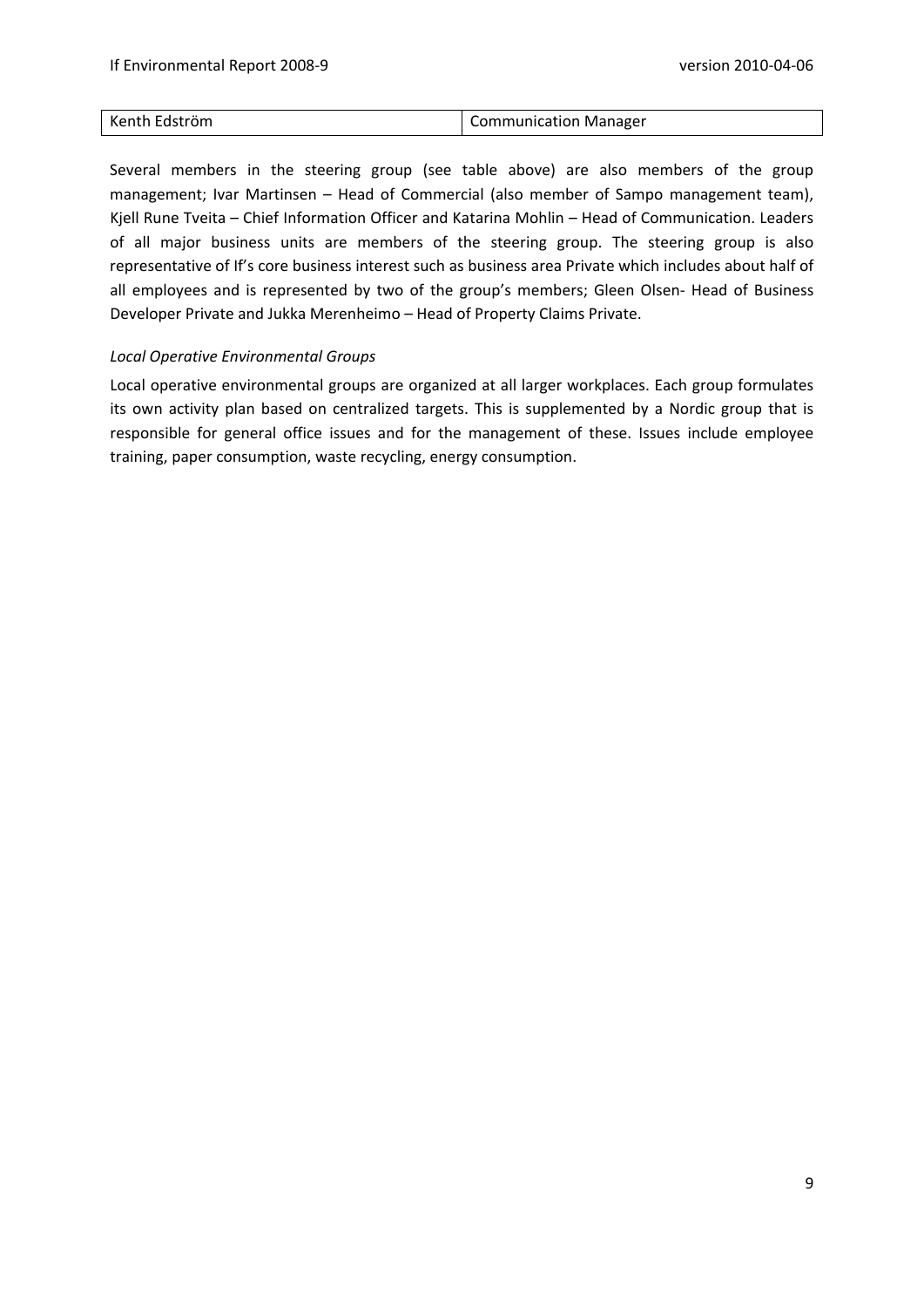### <span id="page-10-0"></span>**Stakeholder Engagement**

We engage and affect our stakeholders in many ways, just as we are affected by them. Stakeholder engagement takes many forms and can relate to areas as varied as the following: communication, environmental sections of agreements, procurement conditions, debate articles, cooperation, processes and governance. Our stakeholders are customers, employees, suppliers to our offices and claims areas, partners, shareholders, the board, Sampo Group, the insurance industry, society and non‐governmental organizations.

If holds a continuous dialog with our stakeholders through ongoing operations. Environmental issues naturally arise in discussions through the local operative environmental groups, the intranet for employees, different products for customers and through clauses in agreements with suppliers and partners.

We identified the following stakeholder groups through internal discussions, workshops and external industry forums.

**Employees –**through personal interest and local operative environmental group engagement our employees help drive and shape our environmental work and are If's ambassadors to clients and partners. At the same time our employees share in our responsibility for the environmental impact arising from our energy and paper consumption, business travel etc. Through internal newsletters on the intranet, employees are updated and informed about If's continued environmental work.

**Customers** – both private and corporate customers have a degree of interest in environmental issues and If's environmental impact. It is amongst this stakeholder group that a change in behaviour is being tracked as concerns E-invoices and the use of If's website. Our stakeholder engagement shows that environmental aspects act as a decision‐making tool for an increasing number of our corporate customers.

**Suppliers and partners** – several members of this stakeholder group have received new environmental clauses in their contracts in 2009. It is in the work with suppliers and partners that the majority of our indirect impact originate. This includes repairs, materials and waste management. Car workshops that have been certified by If (and thereby handle all If customer inspections, invoicing etc) have a special relationship with us.

**The Board and Sampo Group –** fundamentally If relies on the core values of Sampo Group plc These values ethicality, loyalty, transparency and enterprise, relate to the entire Group. Sampo Group is committed to applying these values in all of its operations and with all stakeholders. It is If's responsibility to ensure that these values infuse our environmental policy, strategy and management and operations in the Nordic region. We engage with our Board and Sampo Group through various forums, including regular updates.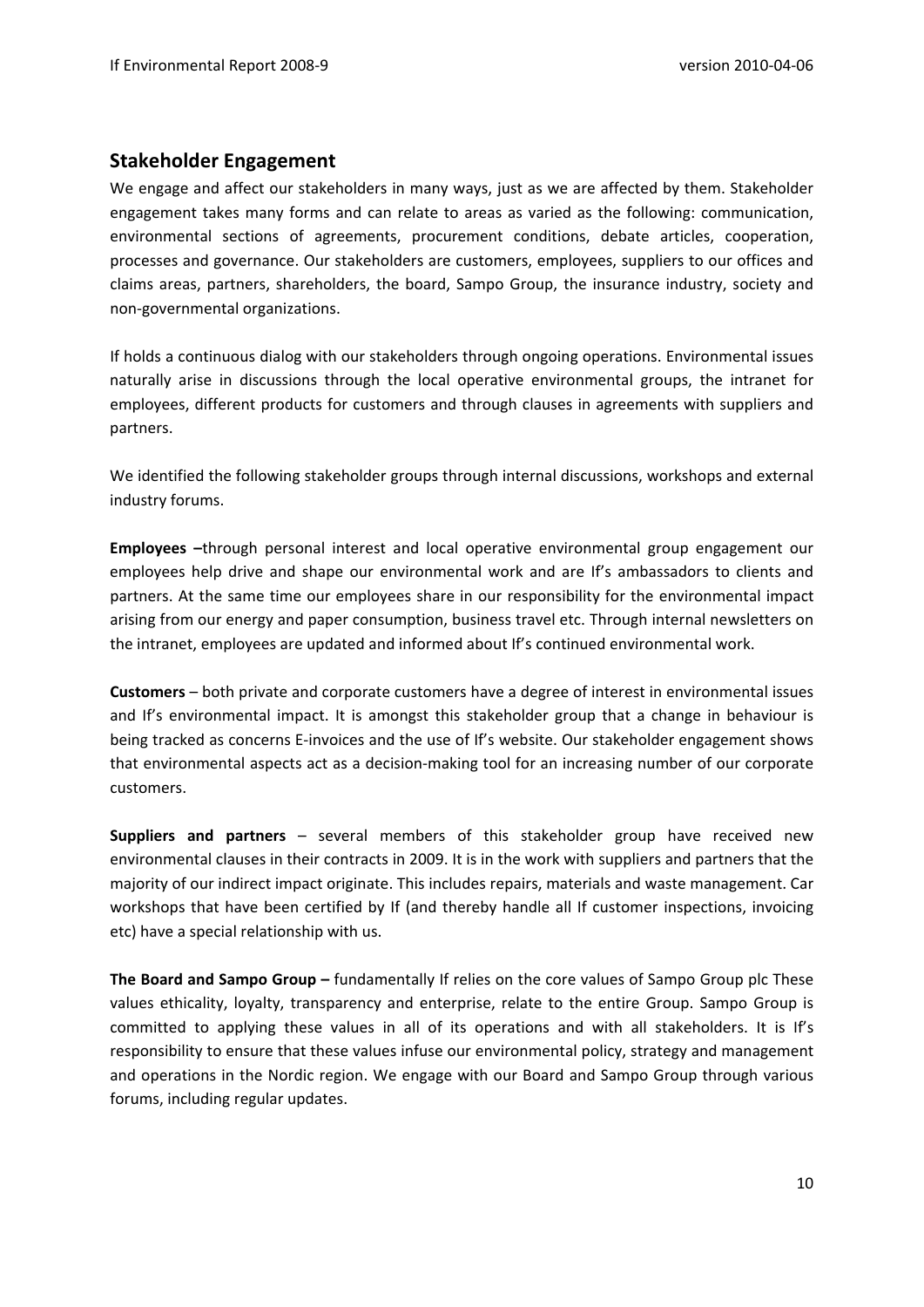**Insurance industry** – we work closely with insurance industry bodies across the Nordic region on climate change related issues, including the Insurance Federations in the Nordic countries. On a broader level we engage with industry stakeholders through the Nordic Insurance Climate Collaboration<sup>[1](#page-11-0)</sup>. Our work in the collaboration allows us to show our commitment and engagement to climate change in an important regional forum and facilitates knowledge‐sharing, industry discussions and collective action.

**Society** – as an assurance company we have a central role in society as a whole. Our work helps individuals and organizations through providing assurance

#### **Stakeholder identified materiality**

In a survey by the trade organization FNO(Norwegian Financial Services Association) in Norway, a number of experts were asked how they regard the social responsibility of the insurance industry. The experts represented politics, research, business and media. The survey showed a difference of opinion between the experts and insurance industry. Societal matters that insurance companies have ranked highly were regarded as obvious and basic by the survey. Instead, the experts considered issues such as supplier requirements and research for future risks being matters of high importance. The insurance industry was seen to have a rather high social responsibility. This responsibility is not always regarded as such by the industry itself, but rather considered as business as usual, including issues related to product, pricing

as well as preventive and operational measures to minimize risk. We recognize our place in ensuring a sustainable society and our environmental work is a reflection of this commitment. We have a comprehensive programme to support investment for a safer society in a broad sense. For example, in Norway where we are engaged in nationwide cooperation with the Directorate for Civil Protection and Emergency Planning and the Norwegian fire safety association Norsk Brannvernforening.

**Non‐governmental organizations (NGO's)** – environmental NGO's have to date expressed no special interest or demands relating to If or our operations. Nonetheless, we see NGO's as a stakeholder as they represent several of the environmental issues that If's environmental management work is focused on, e.g. climate change. We we'll continue to monitor their work and opinions through media and other relevant forums.

**Universities and research** – academia and research by private or governmental authorities can have a significant effect on our strategic and operational decisions. Investigations and analyses by universities and regional fire safety authorities can support our product development and price determination. Engagement will continue both directly, through commissioned research and indirectly through industry forums and the media.

**Government departments and decision‐makers –** If naturally influences government department, politicians and other decision-makers. In Sweden for instance, our goal is to get community planners to take rising sea levels into account when they make decisions about housing close to the sea. Another example is traffic safety where If's researchers analyze our extensive traffic accident statistics in order to provide data that can be used to increase traffic safety. We continue our dialog with this stakeholder group through industry forums and direct contact with decision-makers.

<span id="page-11-0"></span><sup>&</sup>lt;sup>1</sup>For more information see [http://www.nicc.dk/nordic\\_collaboration/Sider/default.aspx](http://www.nicc.dk/nordic_collaboration/Sider/default.aspx)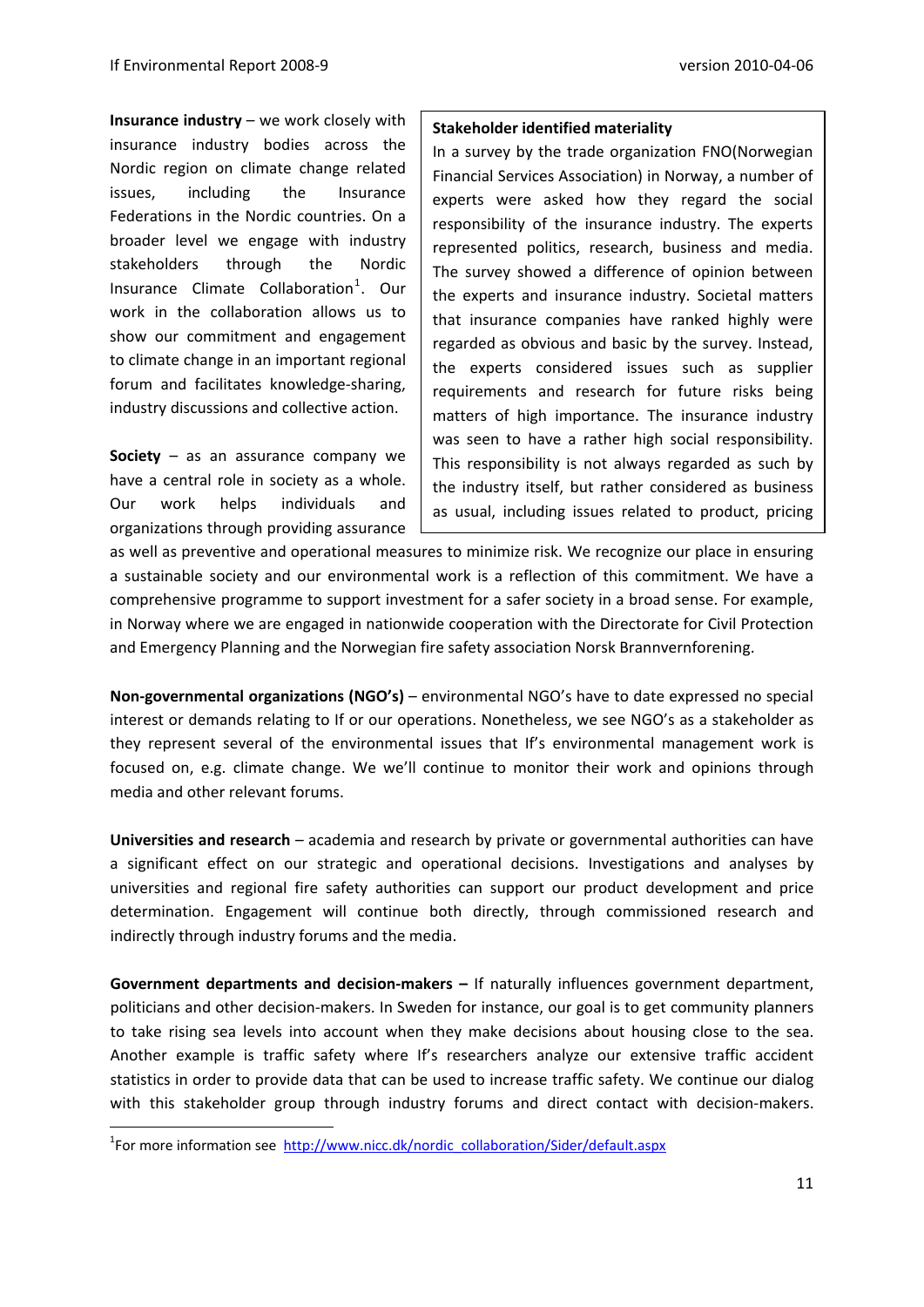## <span id="page-12-0"></span>**Managing Our Operational Environmental Impact**

Environmental issues play a significant role in society. As a leading insurance company in the Nordic market we have started a program for a cleaner future. The following section outlines our past goals, progress during 2008 and 2009 and future commitments. The section also discusses our material environmental impact, including energy and climate change, resource use, waste and water.

#### **What did we say we would do?**

- At the end of 2009, all employees at If will have a better understanding of how we can operate as a more environmentally friendly company
- Start work to complete a list of 100 activities that lead to a greener If

#### **What have we done?**

- Changed our meeting culture, which has lead to a decreased number of trips and increased use of videoconferencing technology
- Decreased our business travel by 20 percent two years in a row.
- Added environmental clauses in contracts with our suppliers and partners
- Increased overall environmental awareness and engagement among our employees
- Completed 55 action points by the end of 2009
- Reviewed all business units and departments concerning direct and indirect environmental impact in order to identify possible mitigating initiatives

#### **What are we committed to doing?**

- 80 percent of the 100 environmental action points will have been completed by 1 July 2010. 100 percent will be completed by the end of 2010.
- 10 percent reduction in CO2 emissions from July 1, 2009 until the end of 2010.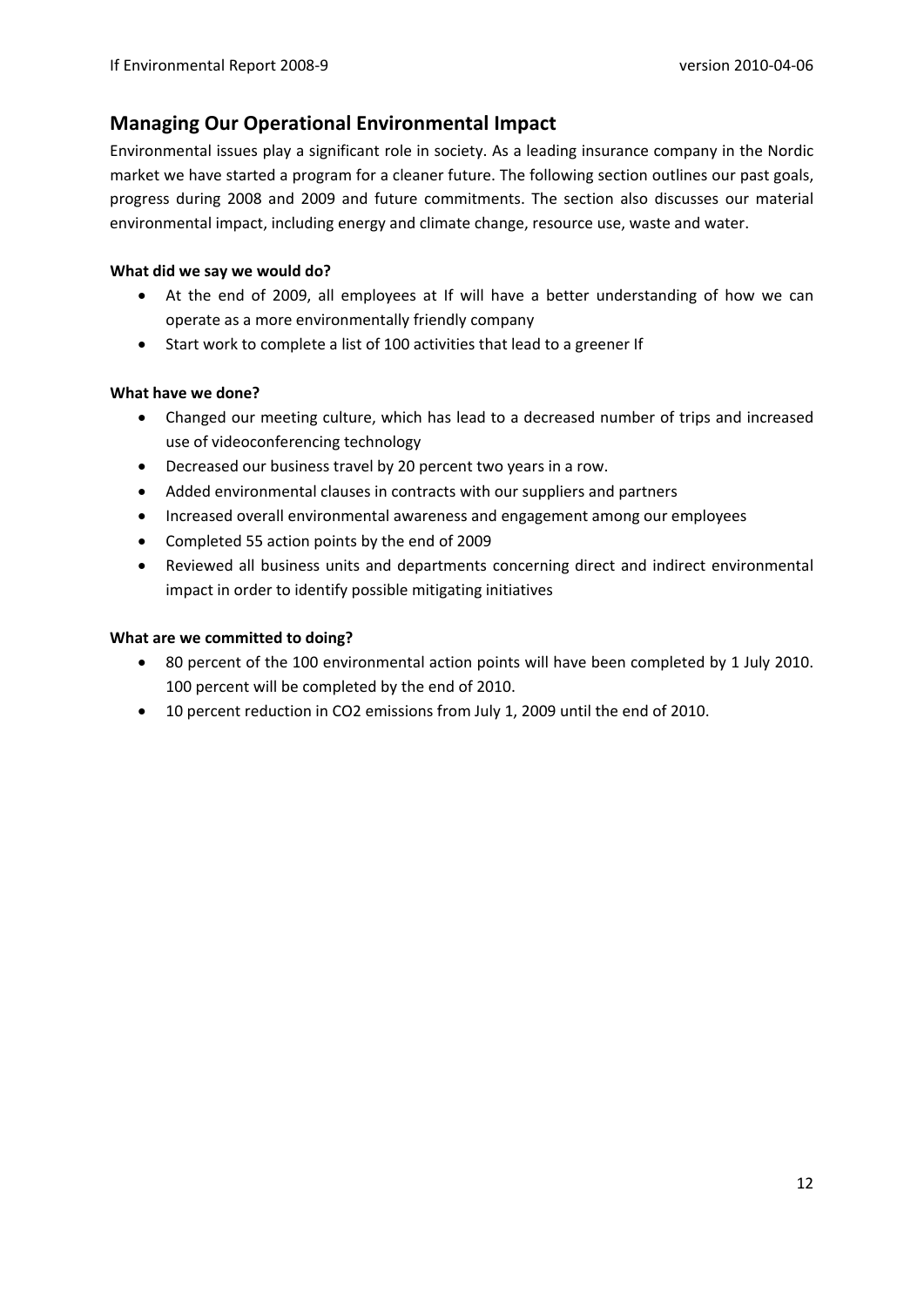#### <span id="page-13-0"></span>**Our Environmental Impact**

The process of property damage and correction leads to a number of activities that each has an environmental impact. Our strategic approach helps to minimize both direct and indirect impact.



*Fig. Property claim ‐ Environmental impact and related actions taken* 



*Fig. Motor claim‐ Environmental impact and related actions taken* 

The figures above illustrate the environmental impact resulting from If's operations related to our core business. Besides the impact from general office operations, key areas include energy consumption and business travel.

#### **If to 100 – Environmental Action Points**

In autumn 2008 we put together a list of 100 environmental action points to start the journey of becoming an environmentally responsible company. The purpose was to clarify a number of activities, start our environmental work and gain acceptance in the organization. Step by step these actions have been signed off, contributing to changed behavior and increased discussions. By the end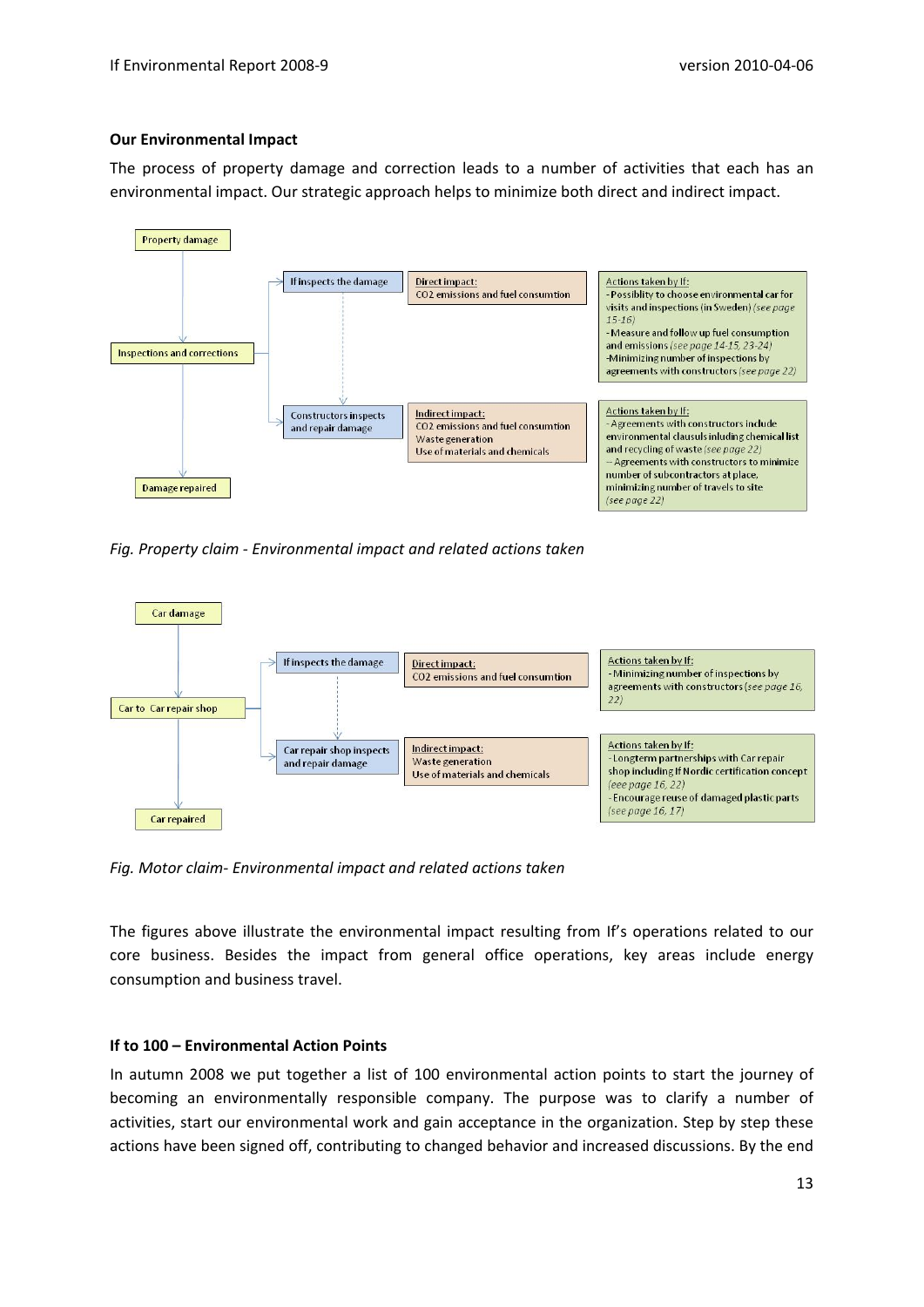<span id="page-14-0"></span>of 2009 55 action points were accomplished. Our target is to complete at least 80 percent by mid 2010, and 100 percent by the end of 2010. The points vary in size and potential impact and thereby also how difficult they are to achieve. One of the major challenges on the list is to increase the use of E‐invoice. A major achievement is the point to reduce the climate impact from internal meetings. We decreased our business travel by 20 percent from 2008 to 2009. Below are a few extracts from our 100 action point list.

| 59. Before end of 2009 have at least three environmentally labeled office supplies |  |
|------------------------------------------------------------------------------------|--|
| 60. Increase the share meetings with no travel                                     |  |
| 61. Collect and recycle all cell phones and calculators.                           |  |
| 62. If public transport may not be used, go for green taxi if possible             |  |

*Extract from 1‐100 list*

#### **Energy and Climate Change**

Climate change is an important environmental issue with direct impact for the insurance industry. During the international climate change conference week in Copenhagen If actively participated at two other related climate change conferences. One meeting concerned the end of *the Road to Copenhagen Project*. The project has been jointly chaired by Gro Harlem Brundtland, Margot Wallström and Mary Robinson. The purpose of the meeting was to establish a statement that could be handed to the UN's climate change director, Yvo de Boer. The statement lists a series of points to reach an agreement not to exceed the so called two degree target. At the meeting presentations were held by If and WWF. If presented If's energy and climate change work, including our practical approach and examples. We are also the ambassador for energy and climate accounting tool Svante.

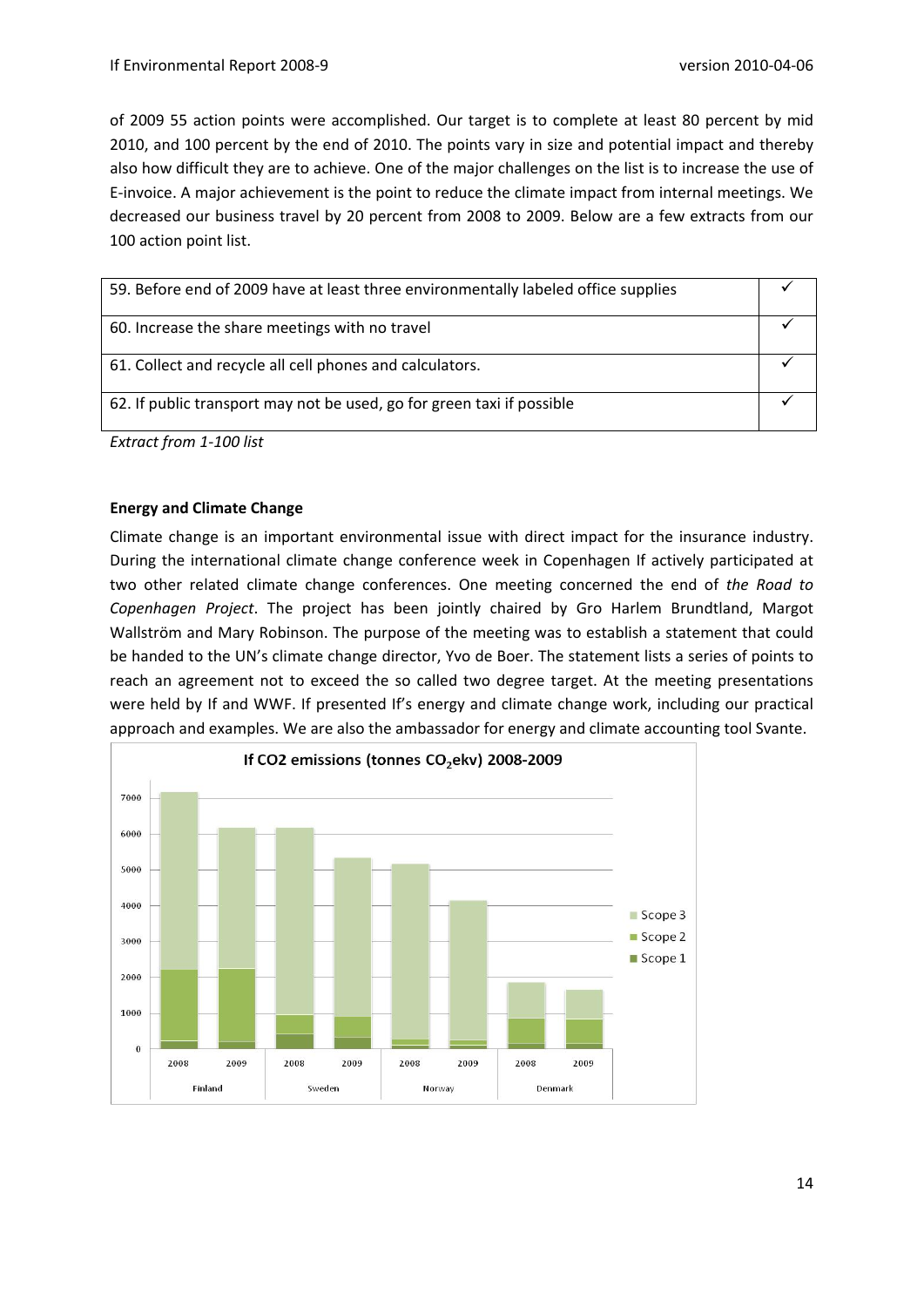<span id="page-15-0"></span>Another conference was held by the Nordic Insurance and Pension Industry with the objective to demonstrate that the industry is aware of climatic changes and will contribute to specific solutions in order to reduce CO2‐ emmissions and thereby limit the consequences of climate change. Industry representatives including If's CEO discussed how insurers in the Nordic region can adapt their business to the realities of climate change and how they can play a proactive role in reducing the potential economic and social consequences of climate change.



#### **Our Energy and Climate Change Performance**

If's green house gas emission sources 2009 **Goods tran Paper consumption**  $0.03%$ 0.27% **Owed vehicles** Taxi travel 0.049 5% Busines<br>travel b **Train travel** 0.000039 Electricity personal c<br>11% **District heat District cooling** Air travel If: Danmark, Finland, Sweden and Norway

We have been working intensively for the past few years to map and reduce our CO2 emissions.

#### Business Travel

The largest proportion of emissions arise from business travel (73% in 2009 (air, train, taxi, personal car, owed vehicles), see distribution of CO2 emissions pie chart) and as a result we have implemented a series of significant measures to change our meeting culture and behavior.

A strong commitment and a comprehensive travel policy and an intense follow up on travel and internal reporting have lead to

visible results. By focusing on the meeting and not the journey we have succeeded to lower our business travel by around 20 percent for the second year in a row. Some of the requirements include that our meeting managers now focus on the meeting and not the journey and that the procedure for booking travel includes some steps that helps the traveler to think again.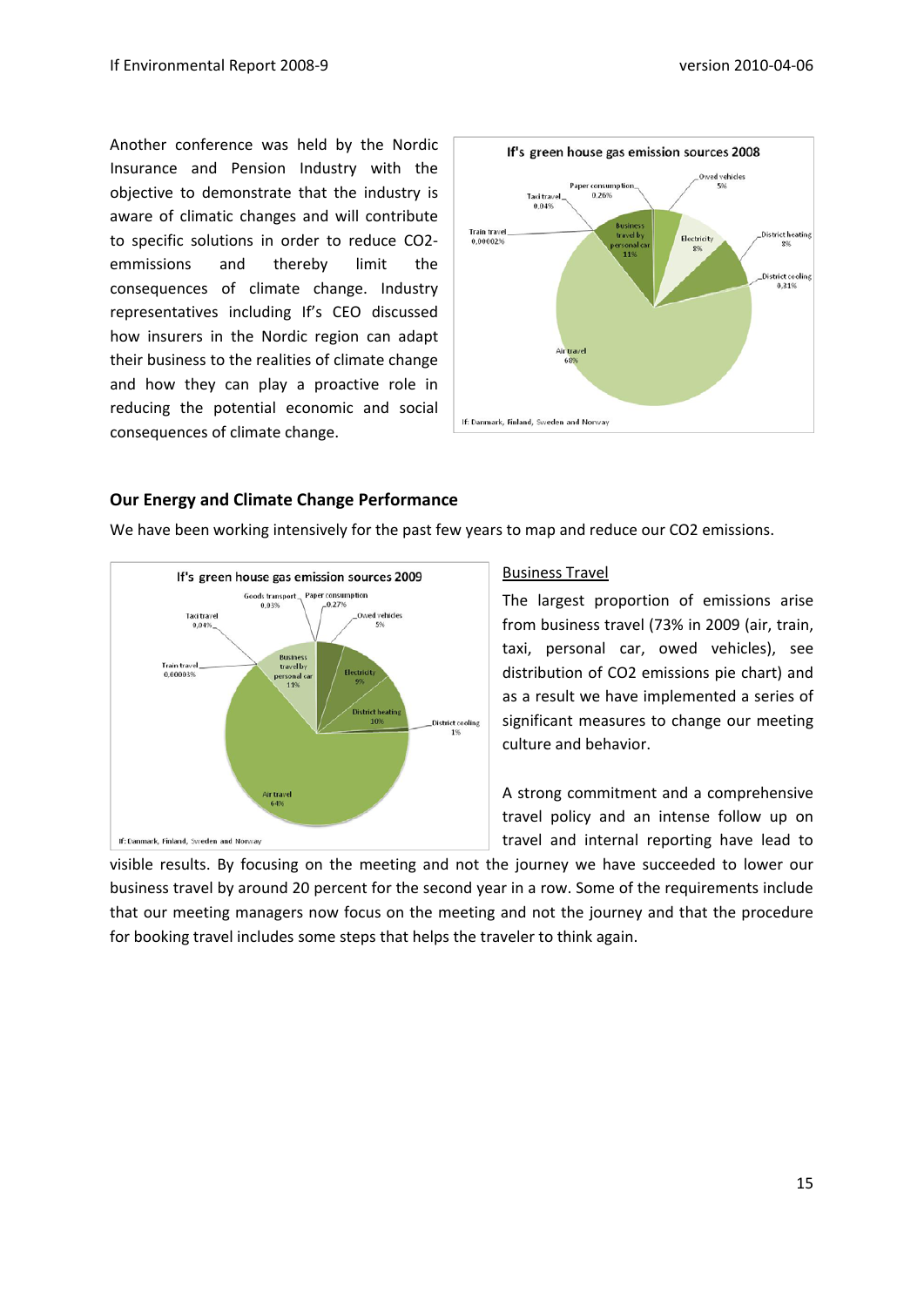

In order to succeed we doubled the number of video conference facilities and now have more than 40 facilities in our Nordic offices. All employees have access to web meetings and phone conferences and the technology has been improved and simplified. Business travel is a major impact area for If. If estimated that a total saving of 3.9 million SEK per month have been achieved through the decreased number of trips (see table). $2$ 

| <b>Business meeting statistics</b> | 2007  | 2008                    | 2009         |
|------------------------------------|-------|-------------------------|--------------|
| No of flights                      | 26790 | $ 21404 \rangle$ (-20%) | 17120 (-20%) |
| No of videocalls                   |       | 9199                    | 14040 (+53%) |

Client meetings occur for sales and when inspecting claims. Today Sweden is the only Nordic country with infrastructure to have cars that use biogas and ethanol (see pie chart below, car travel by type of fuel). We have started developing strong relationships with a number of suppliers, including car mechanics and contractors for bathroom reconstruction in order to facilitate inspections.

#### Claims and repairs

If manages over 300 000 damaged cars every year and facilitates repairs to residential and commercial properties for millions of customers.

In 2009 we developed our agreements with major contractors to include an environmental clause regarding the choice of materials, number of trips and increased use of energy saving technology. The agreement also includes improved waste management. Waste from damaged goods is a major environmental aspect that includes not only material use but also energy consumption. In our Norwegian operations this has resulted in a saving of 1815 tonnes CO2 in 2008 and 1985 tonnes CO2 in 2009 (see table below). We have started collaborations with car workshops to repair and reuse used plastic parts from motor claims instead of handling it as waste.

<span id="page-16-0"></span>  $2$  Based on a cost of 3500 SEK per trip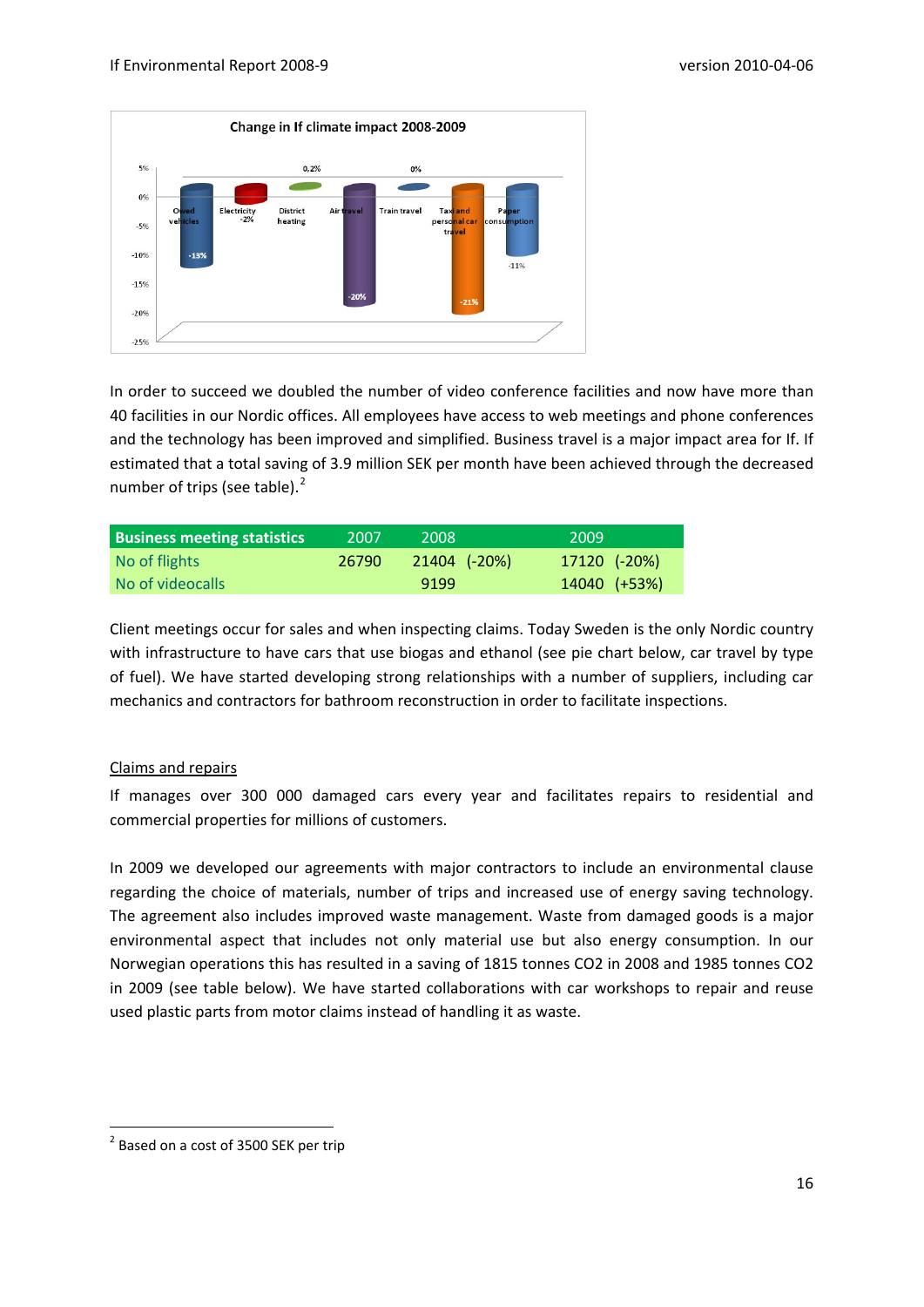| Tonnes of plastic and saved CO2 emissions per year |      |      |        |  |  |  |  |  |  |
|----------------------------------------------------|------|------|--------|--|--|--|--|--|--|
|                                                    | 2007 | 2008 | 2009   |  |  |  |  |  |  |
| <b>Used</b>                                        | 761  | 791  | 876    |  |  |  |  |  |  |
| Repaired                                           | 148  | 164  | 169    |  |  |  |  |  |  |
| <b>Total</b>                                       | 909  | 955  | 1045   |  |  |  |  |  |  |
| Saved CO <sub>2</sub> emissions                    | 1727 | 1815 | 1985,5 |  |  |  |  |  |  |

*CO2 emissions reduced through plastic saving in car workshops in Norway[3](#page-17-0)* 

#### Green IT

In 2008 we began to measure our energy consumption and climate impact from offices and buildings. Based on this information we have started a dialogue with the landlords or proprietors of our offices and buildings in order to find ways to lower energy use and CO2 emissions. Indirect energy use accounts for a significant proportion of our CO2 emissions. As the table below shows energy use for electricity and heating can be as much as 5,5 MWH per employee (Finland). At the same time If works with routines for lower consumption such as the "wake-up" solution to turn off PCs at night, switch our operative systems to low-energy use mode and change to energy saving light bulbs.

| Indirect energy consumption<br>per employee (2008) |                |                |               |               |              |
|----------------------------------------------------|----------------|----------------|---------------|---------------|--------------|
|                                                    | <b>Denmark</b> | <b>Finland</b> | <b>Norway</b> | <b>Sweden</b> | <b>Total</b> |
| Electricity (MWh)                                  | 2,3            | 2,9            | 1,9           | 1,7           | 2,1          |
| District heating (MWh)                             | 0.8            | 2.6            | 1.1           | 1.9           | 1,8          |
| <b>Total</b>                                       | 3,1            | 5,5            | 3.0           | 3.6           | 4.0          |

In 2010 we will change from 150 to 8 servers. This is a indirect energy saving for us and a direct saving for our supplier. If has been the driving force behind this initiative and will ensure that environmental issues remain as a point on the agenda at all our supplier meetings. In addition we will continue to make environmental demands from our suppliers, including environmental certification, policy development and a demonstrable focus on their own environmental management. We will also continue to pursue other virtualization opportunities such as, virtual projects, Wake on Lan and increase automated processes such as If Log-in in order to minimize unnecessary energy use. We will also continue our awareness raising initiatives around Green IT through the 100 action points. This includes the use of videoconferencing, multiprint, double sided printing etc.

Green IT also includes waste management considerations such as end-of-life arrangements and recycling of batteries and toner cartridges to name a few.

<span id="page-17-0"></span> $3$  CO2 emissions are based on 1,900 kg CO2 eq/kg plastic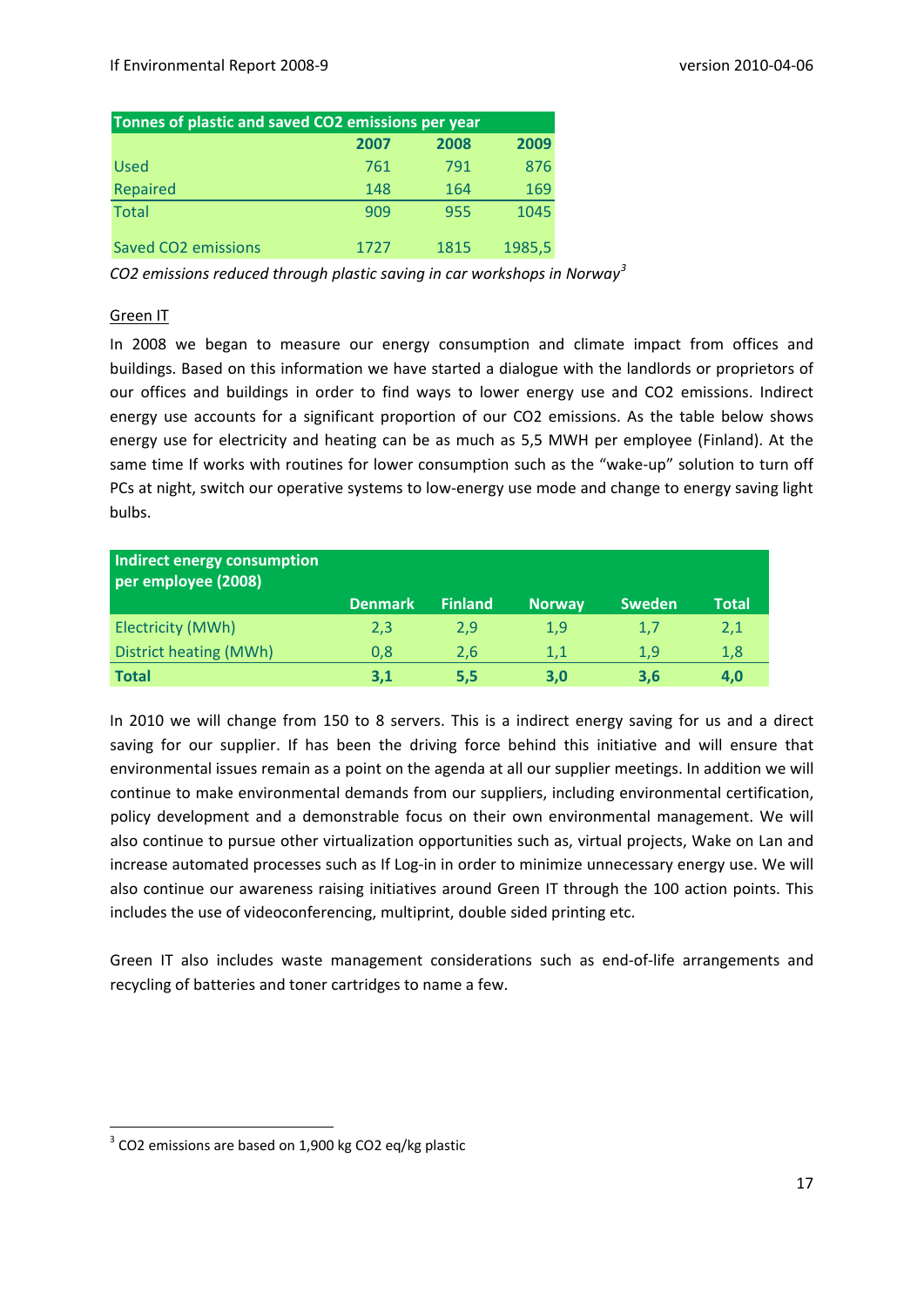#### <span id="page-18-0"></span>**Our Raw Material Use, Waste and Water Performance**

Aside from energy and climate change impact of our operations, a number of other environmental issues are part of our strategy. These include raw material use (paper consumption), waste, and water.

#### Raw Material Use: Paper Consumption

If's raw material use is dominated by paper consumption. This is consistent with the nature of our industry. Paper consumption and related impact are included on several of the action points on the 100 action list. Such as:

- 43. Use both sides of the document to clients
- 50. Use environmentally friendly paper for printing.
- 92. Manage external campaigns towards less usage of paper.

As these show paper consumption is directly linked to some of the Green IT initiatives mentioned in the previous section. Mapping the actual paper consumption is the first step in following up the results of managed activities. Through our work with local environmental NGO's, our employees are engaging directly in the issue and finding solutions that suit them. Paper consumption includes office paper, printed material and printed paper to customers such as insurance statements, invoices etc. If seeks to find customer solutions that lower the paper use, such as E-invoices, see Customers and Products. If also seek collaboration with suppliers to lower printed paper consumption, see supplier and case story.

| <b>Paperconsumption 2008</b> |                |                |               |               |              |  |  |  |  |
|------------------------------|----------------|----------------|---------------|---------------|--------------|--|--|--|--|
|                              | <b>Denmark</b> | <b>Finland</b> | <b>Norway</b> | <b>Sweden</b> | <b>Total</b> |  |  |  |  |
| Copying paper                | 11             | 67             | 60            | 37            | 175          |  |  |  |  |
| <b>Printed material</b>      | 43             | 407            | 241           | 320           | 1011         |  |  |  |  |
| <b>Total</b>                 | 54             | 474            | 301           | 357           | 1186         |  |  |  |  |

| <b>Paperconsumption 2009</b> |                |                |               |               |              |  |  |  |  |
|------------------------------|----------------|----------------|---------------|---------------|--------------|--|--|--|--|
|                              | <b>Denmark</b> | <b>Finland</b> | <b>Norway</b> | <b>Sweden</b> | <b>Total</b> |  |  |  |  |
| Copying paper                | 10             | 60             | 54            | 33            | 157          |  |  |  |  |
| <b>Printed material</b>      | 39             | 368            | 217           | 289           | 913          |  |  |  |  |
| <b>Total</b>                 | 49             | 428            | 271           | 322           | 1070         |  |  |  |  |

#### Waste

If have an ambition to minimize waste from our operations and to reuse and recycle. A local target at the headoffice in Stockholm has already led to a decrease in organic waste (food) by 50%, with a future target of an additional 50%. This work is managed through partnership with our restaurant supplier ISS. See waste tables at the end of the report. During 2010 If will start to better systemize waste reporting in order to produced better and complete waste statistics in the coming years.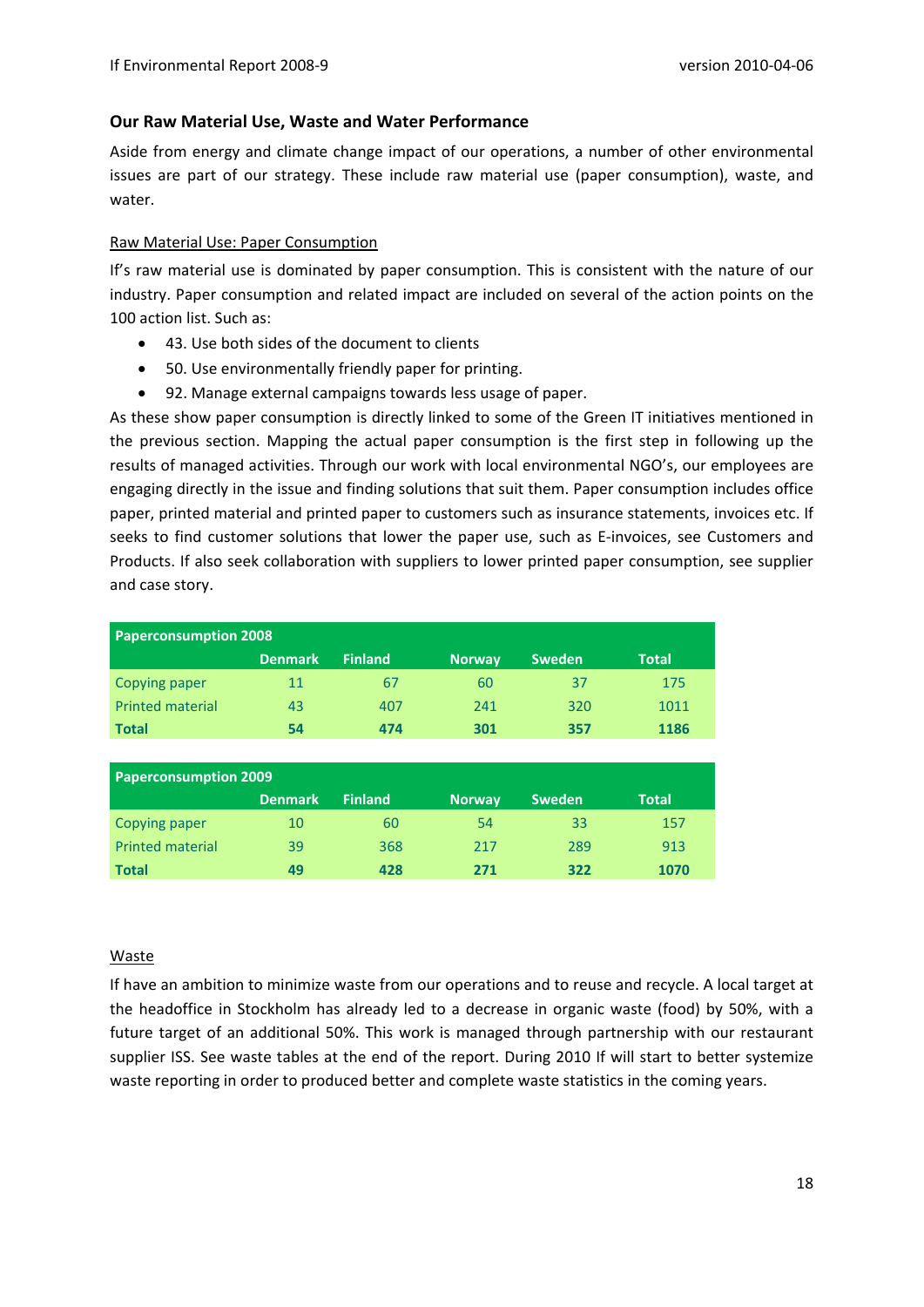#### Water Consumption

In 2008 our water consumption was 45600 m3 and in 2009 40000 m3*.* These figures include water use in WCs, sanitation and showers. We work continuously with our landlord and property managers to save water and implement better measures. In Sweden our offices in Gothenburg, Sundsvall and Malmö have efficient flushing systems in WCs. We also have water efficient taps in our Turku and Espoo offices in Finland. We are investigating opportunities to add efficient flushing systems in our Turku office. We also extend water consumption advice to our customers e.g. in our energy saving campaigns in Finland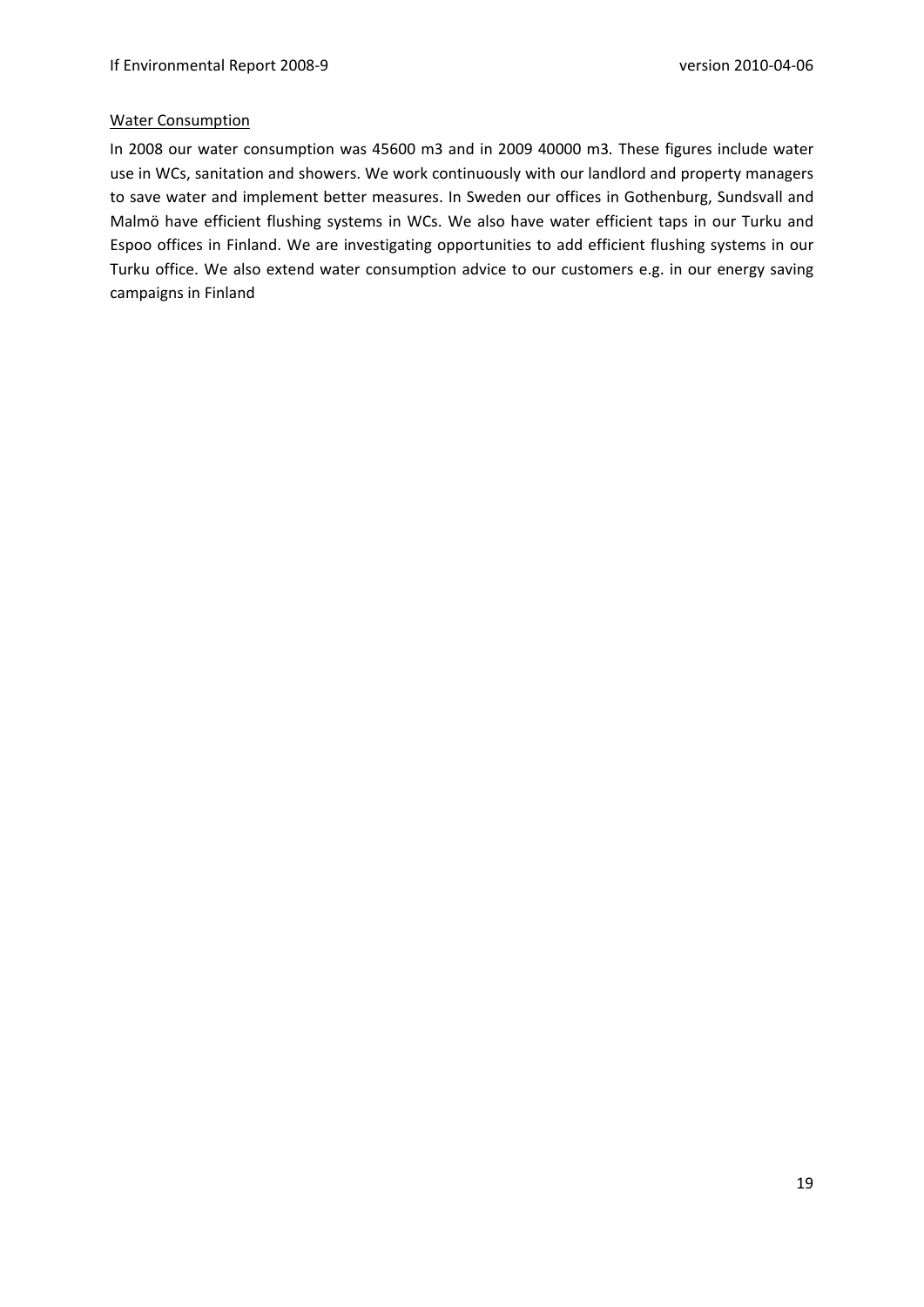## <span id="page-20-0"></span>**Education and Awareness**

An internal environmental e-training program was developed during 2009. The target is for all If employees to carry out the training during 2010 and thereby

also meet the ambition of offering all employees a general environmental training (point 75 in If to 100 action list).

Environmental impact and awareness is a natural part of our introduction training as well as our Excellence program.

Aside from training packages, environmental articles are published on the intranet every week. Example of headings in 2009:

- "100 point list new ways of meeting"
- "If in Denmark develop insurance for electricity cars"
- "If make demands at climate conference"

| <b>Environmental e- training</b> |
|----------------------------------|
| Introduction                     |
| Environment I our world          |
| Environment to 100               |
| Environmental policy             |
| Environment at the workplace     |
| Damage and insurance             |
| Environment at home              |
| Summary                          |

## **Customers and Products**

Through If's product pricing incentives are provided for all insurance customers to make environmental consumer decisions. This includes a high premium for bigger engines, bigger cars and high mileage. Today there are also tailor-made insurance products for electric cars in two Nordic operating countries. Within Industrial we have developed a specific environmental responsible insurance. Other environmental products that are currently being developed include:

- Insurance for beachfront property that are more likely to be effected by storms and floods
- Flood risk product and services, this will be examined during 2010

There is an environmental and customer benefit to decreased paper consumption and decreased business travel. Customer relations and related documents are increasingly electronic in the form of E‐customers and E‐invoice. Insurance letters and other customer information are also best distributed electronically. Our goal is to increase the proportion of electronic payments from customers. With E-invoice the customer can pay their invoice through the internet. The target is to increase the proportion from E‐invoice to 11% from 4‐5% and increase automatic online payment to 30% from the current20%.

An important initiative to support this internally was to supply all our employee's with If Log-in so that they can be ambassadors of the initiative and better understand customers and support them with using If Log-in. This was initiated in 2009.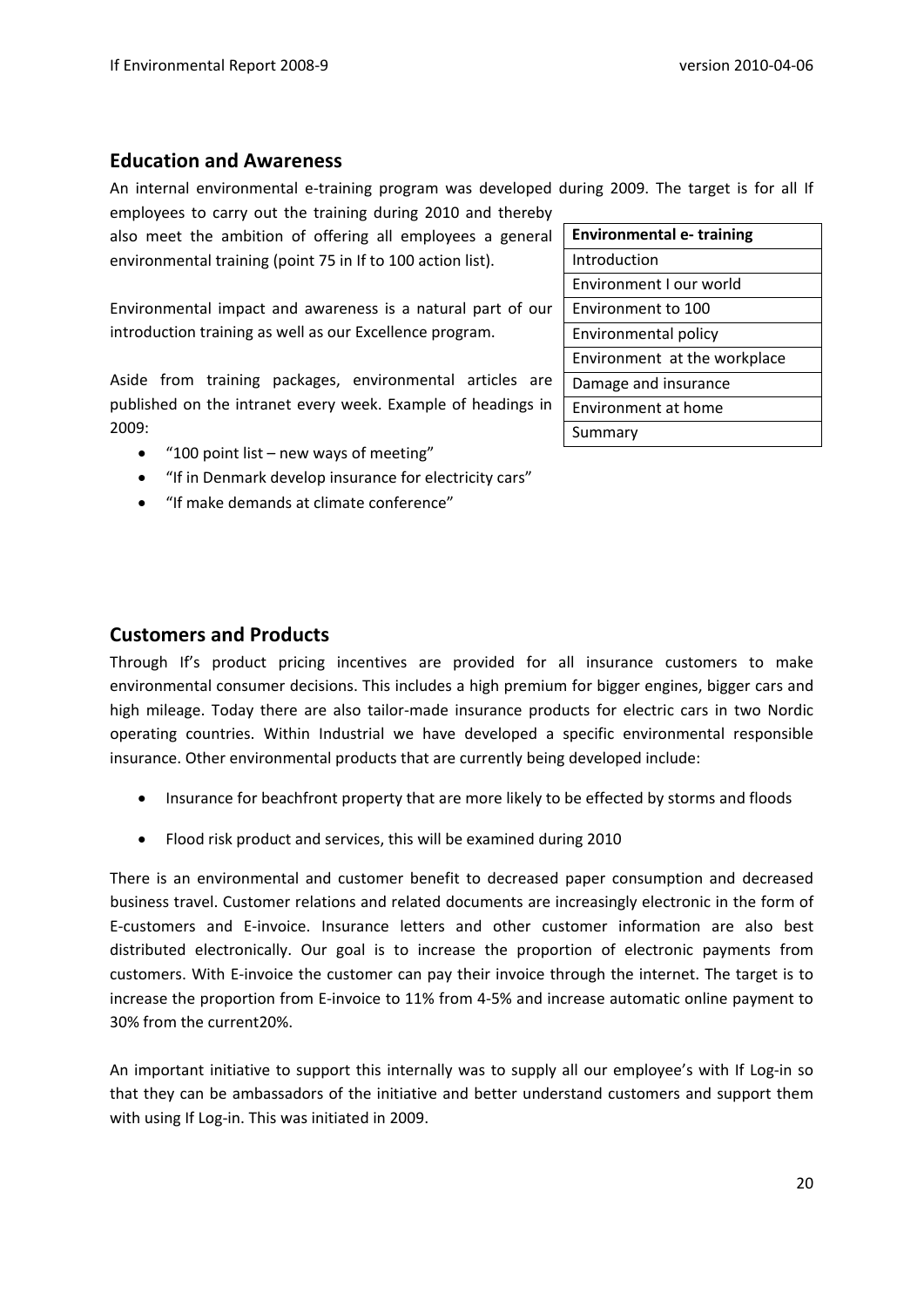Customers are encouraged to use the internet for reporting claims. The development of this from 2008 to 2009 is positive. The following are examples of implemented automated claims:

- Car insurance claims online in Norway (implemented 2008), this has now been expanded to Sweden and also inlcudes all types of insurance claims
- E‐invoicing for car repairs implemented in Finland during 2008
- Car insurance claims in Finland, the country's first fully automated car insurance claim process.
- Pet insurance in Norway, whole process of veterinary visit automated and electronic.

Claims reported on internet have also had a positive response rate, see growth rates in the chart and table below:



*Figure: Claims reported on internet*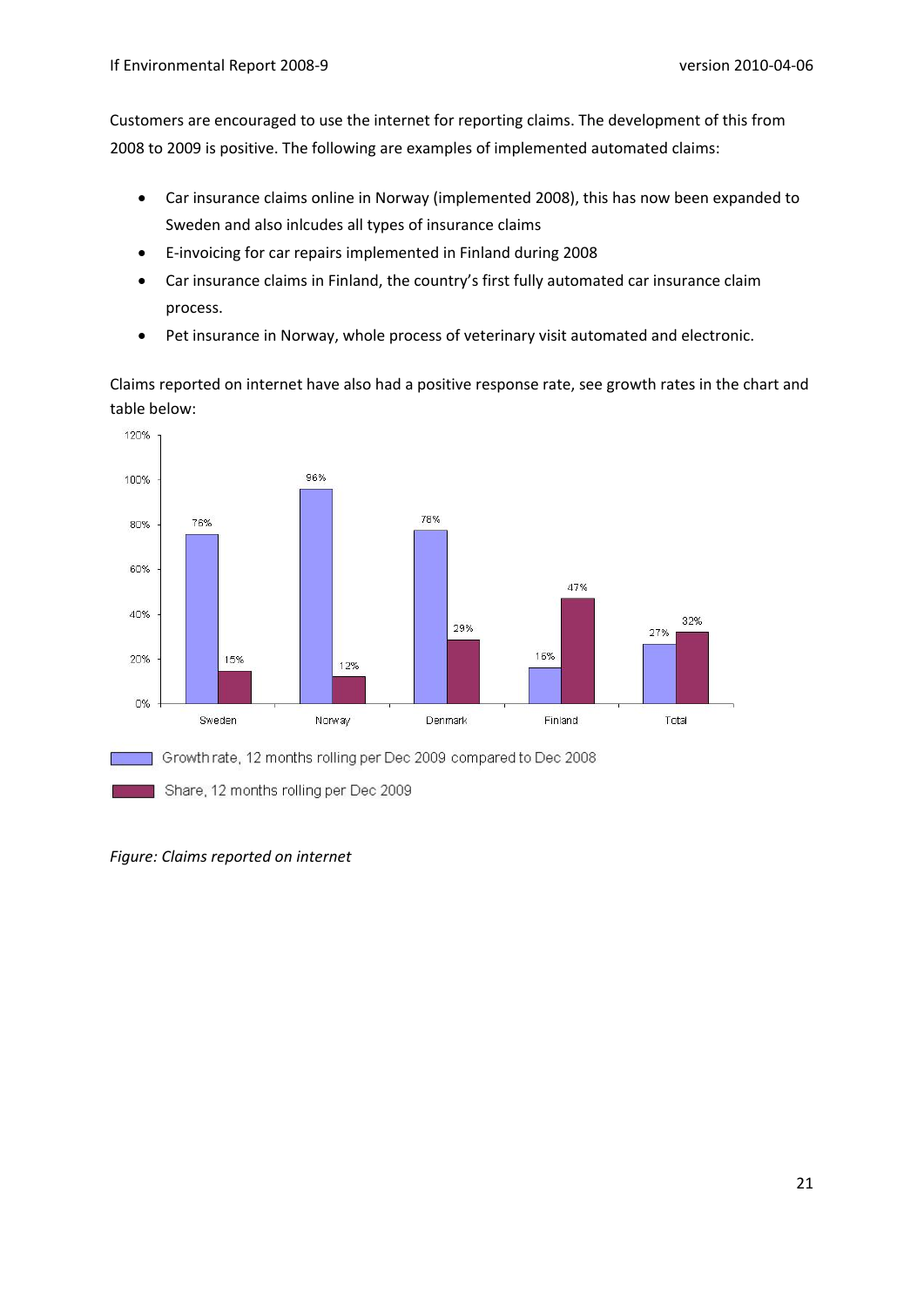#### <span id="page-22-0"></span>**Suppliers**

During 2009 If gathered their suppliers within claims (car and property) in four locations across Sweden to examine updated contracts and environmental clauses. These clauses aim to set

expectations on the supplier to work with If to decrease environmental impact resulting from their operations. This includes minimizing waste, transport and energy use. At all supplier meetings environmental issues will be included on the agenda.

Through certified workshops travel connected with inspections can be minimized. They are an important part of our industry collaboration. This minimizes the number of insurance inspectors and encourages long‐term partnership. If's certification concept has controlled carshop (KSV) as a base after which other important aspects have been added, such as economics, customer relations etc. Workshops currently handle the majority of administration and follow-up that was previously managed by If.

#### **Supplier case story: Elanders**

Elanders is If's supplier for printed materials that are distributed to our customers, including policy letters and invoices. In conjunction with Elanders, we have made a number of environmental improvements such as minimized number of pages and only environmental labeled materials (the Nordic Swan). We have also changed to digital printing which means less quantity in printed batches and thus unnecessary printed paper is easier prevented. Marcus Sandell at Elanders; "We appreciate If as a demanding customer and the improvements we make together. The next step may be CO2 neutral printed material. "

#### **Contact**

We would appreciate you feedback on this report, for this and more information about Ifs environmental management please contact Kenth Edström, Environment Director.

If Barks väg 15 106 80 Stockholm Phone: +46 771 43 00 00 Direct: +46 8 792 8128 Mail: [kenth.edstrom@if.se](mailto:kenth.edstrom@if.se)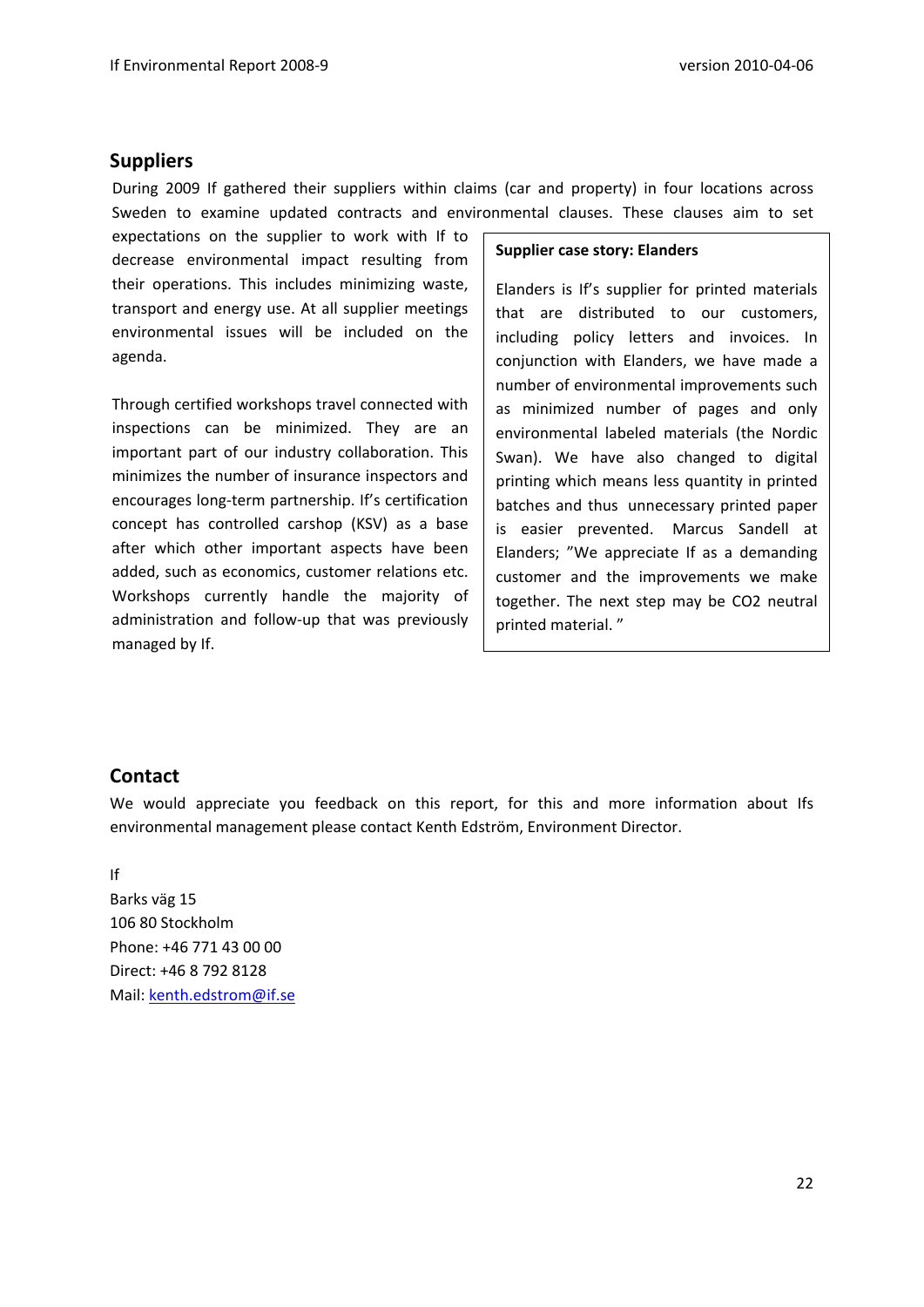## <span id="page-23-0"></span>**Environment table – 2008**

| Finland<br><b>Total</b><br>Finland<br>Norway<br>Denmark<br>Norway<br>Sweden<br><b>Denmark</b><br>Sweden<br>Total<br>Direct energy use by source<br>52<br>74<br>36<br>77<br>Petrol (m3)<br>238<br>117<br>168<br>82<br>174<br>541<br>25<br>32<br>18<br>Diesel (m3)<br>85<br>159<br>63<br>79<br>44<br>213<br>400<br>93500<br>Biogas (m3)<br>93500<br>$\overline{2}$<br>$\overline{2}$<br>Etanol E85 (m3)<br>84<br>84<br>36<br>36<br><b>Total</b><br>77<br>106<br>54<br>93745<br>93981<br>180<br>247<br>126<br>425<br>979<br>tonne CO2ekv Scope 1<br>Indirect energy consumption by source<br>5319<br>3365<br>3597<br>13432<br>126<br>1666<br>Electricity (MWh)<br>1151<br>630<br>894<br>17<br>District heating (MWh)<br>385<br>4939<br>1926<br>4063<br>11313<br>50<br>1087<br>160<br>375<br>1671<br>0<br>District cooling (MWh)<br>840<br>0<br>1990<br>2830<br>0<br>17<br>0<br>46<br>63<br>Total<br>1536<br>11098<br>5291<br>9650<br>27575<br>680<br>1997<br>177<br>547<br>3400<br>tonne CO2ekv Scope 2<br>Indirect energy use from business travel<br>Air (km)<br>3266358<br>13791288<br>13428360<br>14880074<br>45366080<br>1000<br>4221<br>4110<br>4555<br>13886<br>Train (km)<br>1094000<br>1094000<br>0,004<br>0,004<br>15000<br>44000<br>2<br>8<br>Total taxi (km)<br>2000<br>15000<br>12000<br>0<br>з<br>3<br>$\sqrt{2}$<br>$\sqrt{2}$<br>7500<br>7500<br>1200<br>17200<br>0,20<br>0,24<br>3<br>Petrol<br>1000<br>8400<br>$\,1\,$<br>5<br>Diesel<br>1000<br>7500<br>7500<br>24400<br>0,19<br>$\mathbf 1$<br>$\overline{2}$<br>2400<br>2400<br>0,14<br>0,14<br>Etanol<br>Total pesonal car (km)<br>50000<br>3710000<br>3940000<br>3430000<br>11130000<br>10<br>707<br>751<br>654<br>2121<br>445<br>473<br>30000<br>2226000<br>2364000<br>2058000<br>6678000<br>6<br>412<br>1336<br>Petrol<br>17500<br>1298500<br>1379000<br>1200500<br>3895500<br>3<br>251<br>266<br>232<br>752<br>Diesel<br>Etanol<br>2500<br>185500<br>197000<br>171500<br>556500<br>0,15<br>11<br>12<br>10<br>33<br><b>Total business travel</b><br>1009,70<br>4931<br>4864<br>5210<br>16015<br><b>Paper consumption</b><br>3<br>67<br>60<br>37<br>175<br>20<br>18<br>copy paper (tonne)<br>11<br>11<br>53<br>43<br>407<br>241<br>320<br>1011<br>printed paper (tonne)<br>3<br>11<br>67<br>60<br>37<br>175<br>20<br>18<br>11<br>53<br>Total<br>1013<br>4951<br>4882<br>5221<br>16067<br>(tonne) CO2ekv Scope 3<br>Water<br>Denmark<br>Finland<br>Sweden<br>Norway<br>Total<br>2700<br>7816<br>Water consumption (m3)<br>11236<br>23897<br>45649<br>Denmark*<br>Waste (tonne)<br>Finland<br>Norway<br>Sweden<br>Total<br><b>Disposal</b><br>Domestic waste<br>12<br>78<br>98<br>212,5<br>24,5<br>Recycled and/or reused<br>Paper and cardboard<br>123<br>21,5<br>94<br>86<br>324,5<br>Waste IT products<br>0,25<br>0,3<br>Domestic waste (bio)<br>1,7<br>10<br>40,5<br>22<br>6,8<br>Metal, glass<br>0,20<br>26<br>1,3<br>28,3<br>0,81 | 2008 | Consumption |  |  |  |  | Climate impact (tonne CO2 eqv) |  |  |  |       |
|------------------------------------------------------------------------------------------------------------------------------------------------------------------------------------------------------------------------------------------------------------------------------------------------------------------------------------------------------------------------------------------------------------------------------------------------------------------------------------------------------------------------------------------------------------------------------------------------------------------------------------------------------------------------------------------------------------------------------------------------------------------------------------------------------------------------------------------------------------------------------------------------------------------------------------------------------------------------------------------------------------------------------------------------------------------------------------------------------------------------------------------------------------------------------------------------------------------------------------------------------------------------------------------------------------------------------------------------------------------------------------------------------------------------------------------------------------------------------------------------------------------------------------------------------------------------------------------------------------------------------------------------------------------------------------------------------------------------------------------------------------------------------------------------------------------------------------------------------------------------------------------------------------------------------------------------------------------------------------------------------------------------------------------------------------------------------------------------------------------------------------------------------------------------------------------------------------------------------------------------------------------------------------------------------------------------------------------------------------------------------------------------------------------------------------------------------------------------------------------------------------------------------------------------------------------------------------------------------------------------------------------------------------------------------------------------------------------------------------------------------------------------------------------------------------------------------------------------------------------------------------------------------------|------|-------------|--|--|--|--|--------------------------------|--|--|--|-------|
|                                                                                                                                                                                                                                                                                                                                                                                                                                                                                                                                                                                                                                                                                                                                                                                                                                                                                                                                                                                                                                                                                                                                                                                                                                                                                                                                                                                                                                                                                                                                                                                                                                                                                                                                                                                                                                                                                                                                                                                                                                                                                                                                                                                                                                                                                                                                                                                                                                                                                                                                                                                                                                                                                                                                                                                                                                                                                                            |      |             |  |  |  |  |                                |  |  |  |       |
|                                                                                                                                                                                                                                                                                                                                                                                                                                                                                                                                                                                                                                                                                                                                                                                                                                                                                                                                                                                                                                                                                                                                                                                                                                                                                                                                                                                                                                                                                                                                                                                                                                                                                                                                                                                                                                                                                                                                                                                                                                                                                                                                                                                                                                                                                                                                                                                                                                                                                                                                                                                                                                                                                                                                                                                                                                                                                                            |      |             |  |  |  |  |                                |  |  |  |       |
|                                                                                                                                                                                                                                                                                                                                                                                                                                                                                                                                                                                                                                                                                                                                                                                                                                                                                                                                                                                                                                                                                                                                                                                                                                                                                                                                                                                                                                                                                                                                                                                                                                                                                                                                                                                                                                                                                                                                                                                                                                                                                                                                                                                                                                                                                                                                                                                                                                                                                                                                                                                                                                                                                                                                                                                                                                                                                                            |      |             |  |  |  |  |                                |  |  |  |       |
|                                                                                                                                                                                                                                                                                                                                                                                                                                                                                                                                                                                                                                                                                                                                                                                                                                                                                                                                                                                                                                                                                                                                                                                                                                                                                                                                                                                                                                                                                                                                                                                                                                                                                                                                                                                                                                                                                                                                                                                                                                                                                                                                                                                                                                                                                                                                                                                                                                                                                                                                                                                                                                                                                                                                                                                                                                                                                                            |      |             |  |  |  |  |                                |  |  |  |       |
|                                                                                                                                                                                                                                                                                                                                                                                                                                                                                                                                                                                                                                                                                                                                                                                                                                                                                                                                                                                                                                                                                                                                                                                                                                                                                                                                                                                                                                                                                                                                                                                                                                                                                                                                                                                                                                                                                                                                                                                                                                                                                                                                                                                                                                                                                                                                                                                                                                                                                                                                                                                                                                                                                                                                                                                                                                                                                                            |      |             |  |  |  |  |                                |  |  |  |       |
|                                                                                                                                                                                                                                                                                                                                                                                                                                                                                                                                                                                                                                                                                                                                                                                                                                                                                                                                                                                                                                                                                                                                                                                                                                                                                                                                                                                                                                                                                                                                                                                                                                                                                                                                                                                                                                                                                                                                                                                                                                                                                                                                                                                                                                                                                                                                                                                                                                                                                                                                                                                                                                                                                                                                                                                                                                                                                                            |      |             |  |  |  |  |                                |  |  |  |       |
|                                                                                                                                                                                                                                                                                                                                                                                                                                                                                                                                                                                                                                                                                                                                                                                                                                                                                                                                                                                                                                                                                                                                                                                                                                                                                                                                                                                                                                                                                                                                                                                                                                                                                                                                                                                                                                                                                                                                                                                                                                                                                                                                                                                                                                                                                                                                                                                                                                                                                                                                                                                                                                                                                                                                                                                                                                                                                                            |      |             |  |  |  |  |                                |  |  |  |       |
|                                                                                                                                                                                                                                                                                                                                                                                                                                                                                                                                                                                                                                                                                                                                                                                                                                                                                                                                                                                                                                                                                                                                                                                                                                                                                                                                                                                                                                                                                                                                                                                                                                                                                                                                                                                                                                                                                                                                                                                                                                                                                                                                                                                                                                                                                                                                                                                                                                                                                                                                                                                                                                                                                                                                                                                                                                                                                                            |      |             |  |  |  |  |                                |  |  |  | 979   |
|                                                                                                                                                                                                                                                                                                                                                                                                                                                                                                                                                                                                                                                                                                                                                                                                                                                                                                                                                                                                                                                                                                                                                                                                                                                                                                                                                                                                                                                                                                                                                                                                                                                                                                                                                                                                                                                                                                                                                                                                                                                                                                                                                                                                                                                                                                                                                                                                                                                                                                                                                                                                                                                                                                                                                                                                                                                                                                            |      |             |  |  |  |  |                                |  |  |  |       |
|                                                                                                                                                                                                                                                                                                                                                                                                                                                                                                                                                                                                                                                                                                                                                                                                                                                                                                                                                                                                                                                                                                                                                                                                                                                                                                                                                                                                                                                                                                                                                                                                                                                                                                                                                                                                                                                                                                                                                                                                                                                                                                                                                                                                                                                                                                                                                                                                                                                                                                                                                                                                                                                                                                                                                                                                                                                                                                            |      |             |  |  |  |  |                                |  |  |  |       |
|                                                                                                                                                                                                                                                                                                                                                                                                                                                                                                                                                                                                                                                                                                                                                                                                                                                                                                                                                                                                                                                                                                                                                                                                                                                                                                                                                                                                                                                                                                                                                                                                                                                                                                                                                                                                                                                                                                                                                                                                                                                                                                                                                                                                                                                                                                                                                                                                                                                                                                                                                                                                                                                                                                                                                                                                                                                                                                            |      |             |  |  |  |  |                                |  |  |  |       |
|                                                                                                                                                                                                                                                                                                                                                                                                                                                                                                                                                                                                                                                                                                                                                                                                                                                                                                                                                                                                                                                                                                                                                                                                                                                                                                                                                                                                                                                                                                                                                                                                                                                                                                                                                                                                                                                                                                                                                                                                                                                                                                                                                                                                                                                                                                                                                                                                                                                                                                                                                                                                                                                                                                                                                                                                                                                                                                            |      |             |  |  |  |  |                                |  |  |  |       |
|                                                                                                                                                                                                                                                                                                                                                                                                                                                                                                                                                                                                                                                                                                                                                                                                                                                                                                                                                                                                                                                                                                                                                                                                                                                                                                                                                                                                                                                                                                                                                                                                                                                                                                                                                                                                                                                                                                                                                                                                                                                                                                                                                                                                                                                                                                                                                                                                                                                                                                                                                                                                                                                                                                                                                                                                                                                                                                            |      |             |  |  |  |  |                                |  |  |  |       |
|                                                                                                                                                                                                                                                                                                                                                                                                                                                                                                                                                                                                                                                                                                                                                                                                                                                                                                                                                                                                                                                                                                                                                                                                                                                                                                                                                                                                                                                                                                                                                                                                                                                                                                                                                                                                                                                                                                                                                                                                                                                                                                                                                                                                                                                                                                                                                                                                                                                                                                                                                                                                                                                                                                                                                                                                                                                                                                            |      |             |  |  |  |  |                                |  |  |  |       |
|                                                                                                                                                                                                                                                                                                                                                                                                                                                                                                                                                                                                                                                                                                                                                                                                                                                                                                                                                                                                                                                                                                                                                                                                                                                                                                                                                                                                                                                                                                                                                                                                                                                                                                                                                                                                                                                                                                                                                                                                                                                                                                                                                                                                                                                                                                                                                                                                                                                                                                                                                                                                                                                                                                                                                                                                                                                                                                            |      |             |  |  |  |  |                                |  |  |  | 3400  |
|                                                                                                                                                                                                                                                                                                                                                                                                                                                                                                                                                                                                                                                                                                                                                                                                                                                                                                                                                                                                                                                                                                                                                                                                                                                                                                                                                                                                                                                                                                                                                                                                                                                                                                                                                                                                                                                                                                                                                                                                                                                                                                                                                                                                                                                                                                                                                                                                                                                                                                                                                                                                                                                                                                                                                                                                                                                                                                            |      |             |  |  |  |  |                                |  |  |  |       |
|                                                                                                                                                                                                                                                                                                                                                                                                                                                                                                                                                                                                                                                                                                                                                                                                                                                                                                                                                                                                                                                                                                                                                                                                                                                                                                                                                                                                                                                                                                                                                                                                                                                                                                                                                                                                                                                                                                                                                                                                                                                                                                                                                                                                                                                                                                                                                                                                                                                                                                                                                                                                                                                                                                                                                                                                                                                                                                            |      |             |  |  |  |  |                                |  |  |  |       |
|                                                                                                                                                                                                                                                                                                                                                                                                                                                                                                                                                                                                                                                                                                                                                                                                                                                                                                                                                                                                                                                                                                                                                                                                                                                                                                                                                                                                                                                                                                                                                                                                                                                                                                                                                                                                                                                                                                                                                                                                                                                                                                                                                                                                                                                                                                                                                                                                                                                                                                                                                                                                                                                                                                                                                                                                                                                                                                            |      |             |  |  |  |  |                                |  |  |  |       |
|                                                                                                                                                                                                                                                                                                                                                                                                                                                                                                                                                                                                                                                                                                                                                                                                                                                                                                                                                                                                                                                                                                                                                                                                                                                                                                                                                                                                                                                                                                                                                                                                                                                                                                                                                                                                                                                                                                                                                                                                                                                                                                                                                                                                                                                                                                                                                                                                                                                                                                                                                                                                                                                                                                                                                                                                                                                                                                            |      |             |  |  |  |  |                                |  |  |  |       |
|                                                                                                                                                                                                                                                                                                                                                                                                                                                                                                                                                                                                                                                                                                                                                                                                                                                                                                                                                                                                                                                                                                                                                                                                                                                                                                                                                                                                                                                                                                                                                                                                                                                                                                                                                                                                                                                                                                                                                                                                                                                                                                                                                                                                                                                                                                                                                                                                                                                                                                                                                                                                                                                                                                                                                                                                                                                                                                            |      |             |  |  |  |  |                                |  |  |  |       |
|                                                                                                                                                                                                                                                                                                                                                                                                                                                                                                                                                                                                                                                                                                                                                                                                                                                                                                                                                                                                                                                                                                                                                                                                                                                                                                                                                                                                                                                                                                                                                                                                                                                                                                                                                                                                                                                                                                                                                                                                                                                                                                                                                                                                                                                                                                                                                                                                                                                                                                                                                                                                                                                                                                                                                                                                                                                                                                            |      |             |  |  |  |  |                                |  |  |  |       |
|                                                                                                                                                                                                                                                                                                                                                                                                                                                                                                                                                                                                                                                                                                                                                                                                                                                                                                                                                                                                                                                                                                                                                                                                                                                                                                                                                                                                                                                                                                                                                                                                                                                                                                                                                                                                                                                                                                                                                                                                                                                                                                                                                                                                                                                                                                                                                                                                                                                                                                                                                                                                                                                                                                                                                                                                                                                                                                            |      |             |  |  |  |  |                                |  |  |  |       |
|                                                                                                                                                                                                                                                                                                                                                                                                                                                                                                                                                                                                                                                                                                                                                                                                                                                                                                                                                                                                                                                                                                                                                                                                                                                                                                                                                                                                                                                                                                                                                                                                                                                                                                                                                                                                                                                                                                                                                                                                                                                                                                                                                                                                                                                                                                                                                                                                                                                                                                                                                                                                                                                                                                                                                                                                                                                                                                            |      |             |  |  |  |  |                                |  |  |  |       |
|                                                                                                                                                                                                                                                                                                                                                                                                                                                                                                                                                                                                                                                                                                                                                                                                                                                                                                                                                                                                                                                                                                                                                                                                                                                                                                                                                                                                                                                                                                                                                                                                                                                                                                                                                                                                                                                                                                                                                                                                                                                                                                                                                                                                                                                                                                                                                                                                                                                                                                                                                                                                                                                                                                                                                                                                                                                                                                            |      |             |  |  |  |  |                                |  |  |  |       |
|                                                                                                                                                                                                                                                                                                                                                                                                                                                                                                                                                                                                                                                                                                                                                                                                                                                                                                                                                                                                                                                                                                                                                                                                                                                                                                                                                                                                                                                                                                                                                                                                                                                                                                                                                                                                                                                                                                                                                                                                                                                                                                                                                                                                                                                                                                                                                                                                                                                                                                                                                                                                                                                                                                                                                                                                                                                                                                            |      |             |  |  |  |  |                                |  |  |  |       |
|                                                                                                                                                                                                                                                                                                                                                                                                                                                                                                                                                                                                                                                                                                                                                                                                                                                                                                                                                                                                                                                                                                                                                                                                                                                                                                                                                                                                                                                                                                                                                                                                                                                                                                                                                                                                                                                                                                                                                                                                                                                                                                                                                                                                                                                                                                                                                                                                                                                                                                                                                                                                                                                                                                                                                                                                                                                                                                            |      |             |  |  |  |  |                                |  |  |  |       |
|                                                                                                                                                                                                                                                                                                                                                                                                                                                                                                                                                                                                                                                                                                                                                                                                                                                                                                                                                                                                                                                                                                                                                                                                                                                                                                                                                                                                                                                                                                                                                                                                                                                                                                                                                                                                                                                                                                                                                                                                                                                                                                                                                                                                                                                                                                                                                                                                                                                                                                                                                                                                                                                                                                                                                                                                                                                                                                            |      |             |  |  |  |  |                                |  |  |  |       |
|                                                                                                                                                                                                                                                                                                                                                                                                                                                                                                                                                                                                                                                                                                                                                                                                                                                                                                                                                                                                                                                                                                                                                                                                                                                                                                                                                                                                                                                                                                                                                                                                                                                                                                                                                                                                                                                                                                                                                                                                                                                                                                                                                                                                                                                                                                                                                                                                                                                                                                                                                                                                                                                                                                                                                                                                                                                                                                            |      |             |  |  |  |  |                                |  |  |  |       |
|                                                                                                                                                                                                                                                                                                                                                                                                                                                                                                                                                                                                                                                                                                                                                                                                                                                                                                                                                                                                                                                                                                                                                                                                                                                                                                                                                                                                                                                                                                                                                                                                                                                                                                                                                                                                                                                                                                                                                                                                                                                                                                                                                                                                                                                                                                                                                                                                                                                                                                                                                                                                                                                                                                                                                                                                                                                                                                            |      |             |  |  |  |  |                                |  |  |  |       |
|                                                                                                                                                                                                                                                                                                                                                                                                                                                                                                                                                                                                                                                                                                                                                                                                                                                                                                                                                                                                                                                                                                                                                                                                                                                                                                                                                                                                                                                                                                                                                                                                                                                                                                                                                                                                                                                                                                                                                                                                                                                                                                                                                                                                                                                                                                                                                                                                                                                                                                                                                                                                                                                                                                                                                                                                                                                                                                            |      |             |  |  |  |  |                                |  |  |  |       |
|                                                                                                                                                                                                                                                                                                                                                                                                                                                                                                                                                                                                                                                                                                                                                                                                                                                                                                                                                                                                                                                                                                                                                                                                                                                                                                                                                                                                                                                                                                                                                                                                                                                                                                                                                                                                                                                                                                                                                                                                                                                                                                                                                                                                                                                                                                                                                                                                                                                                                                                                                                                                                                                                                                                                                                                                                                                                                                            |      |             |  |  |  |  |                                |  |  |  |       |
|                                                                                                                                                                                                                                                                                                                                                                                                                                                                                                                                                                                                                                                                                                                                                                                                                                                                                                                                                                                                                                                                                                                                                                                                                                                                                                                                                                                                                                                                                                                                                                                                                                                                                                                                                                                                                                                                                                                                                                                                                                                                                                                                                                                                                                                                                                                                                                                                                                                                                                                                                                                                                                                                                                                                                                                                                                                                                                            |      |             |  |  |  |  |                                |  |  |  |       |
|                                                                                                                                                                                                                                                                                                                                                                                                                                                                                                                                                                                                                                                                                                                                                                                                                                                                                                                                                                                                                                                                                                                                                                                                                                                                                                                                                                                                                                                                                                                                                                                                                                                                                                                                                                                                                                                                                                                                                                                                                                                                                                                                                                                                                                                                                                                                                                                                                                                                                                                                                                                                                                                                                                                                                                                                                                                                                                            |      |             |  |  |  |  |                                |  |  |  |       |
|                                                                                                                                                                                                                                                                                                                                                                                                                                                                                                                                                                                                                                                                                                                                                                                                                                                                                                                                                                                                                                                                                                                                                                                                                                                                                                                                                                                                                                                                                                                                                                                                                                                                                                                                                                                                                                                                                                                                                                                                                                                                                                                                                                                                                                                                                                                                                                                                                                                                                                                                                                                                                                                                                                                                                                                                                                                                                                            |      |             |  |  |  |  |                                |  |  |  | 16067 |
|                                                                                                                                                                                                                                                                                                                                                                                                                                                                                                                                                                                                                                                                                                                                                                                                                                                                                                                                                                                                                                                                                                                                                                                                                                                                                                                                                                                                                                                                                                                                                                                                                                                                                                                                                                                                                                                                                                                                                                                                                                                                                                                                                                                                                                                                                                                                                                                                                                                                                                                                                                                                                                                                                                                                                                                                                                                                                                            |      |             |  |  |  |  |                                |  |  |  |       |
|                                                                                                                                                                                                                                                                                                                                                                                                                                                                                                                                                                                                                                                                                                                                                                                                                                                                                                                                                                                                                                                                                                                                                                                                                                                                                                                                                                                                                                                                                                                                                                                                                                                                                                                                                                                                                                                                                                                                                                                                                                                                                                                                                                                                                                                                                                                                                                                                                                                                                                                                                                                                                                                                                                                                                                                                                                                                                                            |      |             |  |  |  |  |                                |  |  |  |       |
|                                                                                                                                                                                                                                                                                                                                                                                                                                                                                                                                                                                                                                                                                                                                                                                                                                                                                                                                                                                                                                                                                                                                                                                                                                                                                                                                                                                                                                                                                                                                                                                                                                                                                                                                                                                                                                                                                                                                                                                                                                                                                                                                                                                                                                                                                                                                                                                                                                                                                                                                                                                                                                                                                                                                                                                                                                                                                                            |      |             |  |  |  |  |                                |  |  |  |       |
|                                                                                                                                                                                                                                                                                                                                                                                                                                                                                                                                                                                                                                                                                                                                                                                                                                                                                                                                                                                                                                                                                                                                                                                                                                                                                                                                                                                                                                                                                                                                                                                                                                                                                                                                                                                                                                                                                                                                                                                                                                                                                                                                                                                                                                                                                                                                                                                                                                                                                                                                                                                                                                                                                                                                                                                                                                                                                                            |      |             |  |  |  |  |                                |  |  |  |       |
|                                                                                                                                                                                                                                                                                                                                                                                                                                                                                                                                                                                                                                                                                                                                                                                                                                                                                                                                                                                                                                                                                                                                                                                                                                                                                                                                                                                                                                                                                                                                                                                                                                                                                                                                                                                                                                                                                                                                                                                                                                                                                                                                                                                                                                                                                                                                                                                                                                                                                                                                                                                                                                                                                                                                                                                                                                                                                                            |      |             |  |  |  |  |                                |  |  |  |       |
|                                                                                                                                                                                                                                                                                                                                                                                                                                                                                                                                                                                                                                                                                                                                                                                                                                                                                                                                                                                                                                                                                                                                                                                                                                                                                                                                                                                                                                                                                                                                                                                                                                                                                                                                                                                                                                                                                                                                                                                                                                                                                                                                                                                                                                                                                                                                                                                                                                                                                                                                                                                                                                                                                                                                                                                                                                                                                                            |      |             |  |  |  |  |                                |  |  |  |       |
|                                                                                                                                                                                                                                                                                                                                                                                                                                                                                                                                                                                                                                                                                                                                                                                                                                                                                                                                                                                                                                                                                                                                                                                                                                                                                                                                                                                                                                                                                                                                                                                                                                                                                                                                                                                                                                                                                                                                                                                                                                                                                                                                                                                                                                                                                                                                                                                                                                                                                                                                                                                                                                                                                                                                                                                                                                                                                                            |      |             |  |  |  |  |                                |  |  |  |       |
|                                                                                                                                                                                                                                                                                                                                                                                                                                                                                                                                                                                                                                                                                                                                                                                                                                                                                                                                                                                                                                                                                                                                                                                                                                                                                                                                                                                                                                                                                                                                                                                                                                                                                                                                                                                                                                                                                                                                                                                                                                                                                                                                                                                                                                                                                                                                                                                                                                                                                                                                                                                                                                                                                                                                                                                                                                                                                                            |      |             |  |  |  |  |                                |  |  |  |       |
|                                                                                                                                                                                                                                                                                                                                                                                                                                                                                                                                                                                                                                                                                                                                                                                                                                                                                                                                                                                                                                                                                                                                                                                                                                                                                                                                                                                                                                                                                                                                                                                                                                                                                                                                                                                                                                                                                                                                                                                                                                                                                                                                                                                                                                                                                                                                                                                                                                                                                                                                                                                                                                                                                                                                                                                                                                                                                                            |      |             |  |  |  |  |                                |  |  |  |       |
|                                                                                                                                                                                                                                                                                                                                                                                                                                                                                                                                                                                                                                                                                                                                                                                                                                                                                                                                                                                                                                                                                                                                                                                                                                                                                                                                                                                                                                                                                                                                                                                                                                                                                                                                                                                                                                                                                                                                                                                                                                                                                                                                                                                                                                                                                                                                                                                                                                                                                                                                                                                                                                                                                                                                                                                                                                                                                                            |      |             |  |  |  |  |                                |  |  |  |       |
|                                                                                                                                                                                                                                                                                                                                                                                                                                                                                                                                                                                                                                                                                                                                                                                                                                                                                                                                                                                                                                                                                                                                                                                                                                                                                                                                                                                                                                                                                                                                                                                                                                                                                                                                                                                                                                                                                                                                                                                                                                                                                                                                                                                                                                                                                                                                                                                                                                                                                                                                                                                                                                                                                                                                                                                                                                                                                                            |      |             |  |  |  |  |                                |  |  |  |       |
|                                                                                                                                                                                                                                                                                                                                                                                                                                                                                                                                                                                                                                                                                                                                                                                                                                                                                                                                                                                                                                                                                                                                                                                                                                                                                                                                                                                                                                                                                                                                                                                                                                                                                                                                                                                                                                                                                                                                                                                                                                                                                                                                                                                                                                                                                                                                                                                                                                                                                                                                                                                                                                                                                                                                                                                                                                                                                                            |      |             |  |  |  |  |                                |  |  |  |       |
| <b>Shared waste sections</b>                                                                                                                                                                                                                                                                                                                                                                                                                                                                                                                                                                                                                                                                                                                                                                                                                                                                                                                                                                                                                                                                                                                                                                                                                                                                                                                                                                                                                                                                                                                                                                                                                                                                                                                                                                                                                                                                                                                                                                                                                                                                                                                                                                                                                                                                                                                                                                                                                                                                                                                                                                                                                                                                                                                                                                                                                                                                               |      |             |  |  |  |  |                                |  |  |  |       |
| 7,5<br>Waste IT products<br>7,5                                                                                                                                                                                                                                                                                                                                                                                                                                                                                                                                                                                                                                                                                                                                                                                                                                                                                                                                                                                                                                                                                                                                                                                                                                                                                                                                                                                                                                                                                                                                                                                                                                                                                                                                                                                                                                                                                                                                                                                                                                                                                                                                                                                                                                                                                                                                                                                                                                                                                                                                                                                                                                                                                                                                                                                                                                                                            |      |             |  |  |  |  |                                |  |  |  |       |

\* waste Denmark is calculated as 25% of waste Sweden

Paper and cardboard 12,5 **12,5** 12,5

 $\frac{7}{12,5}$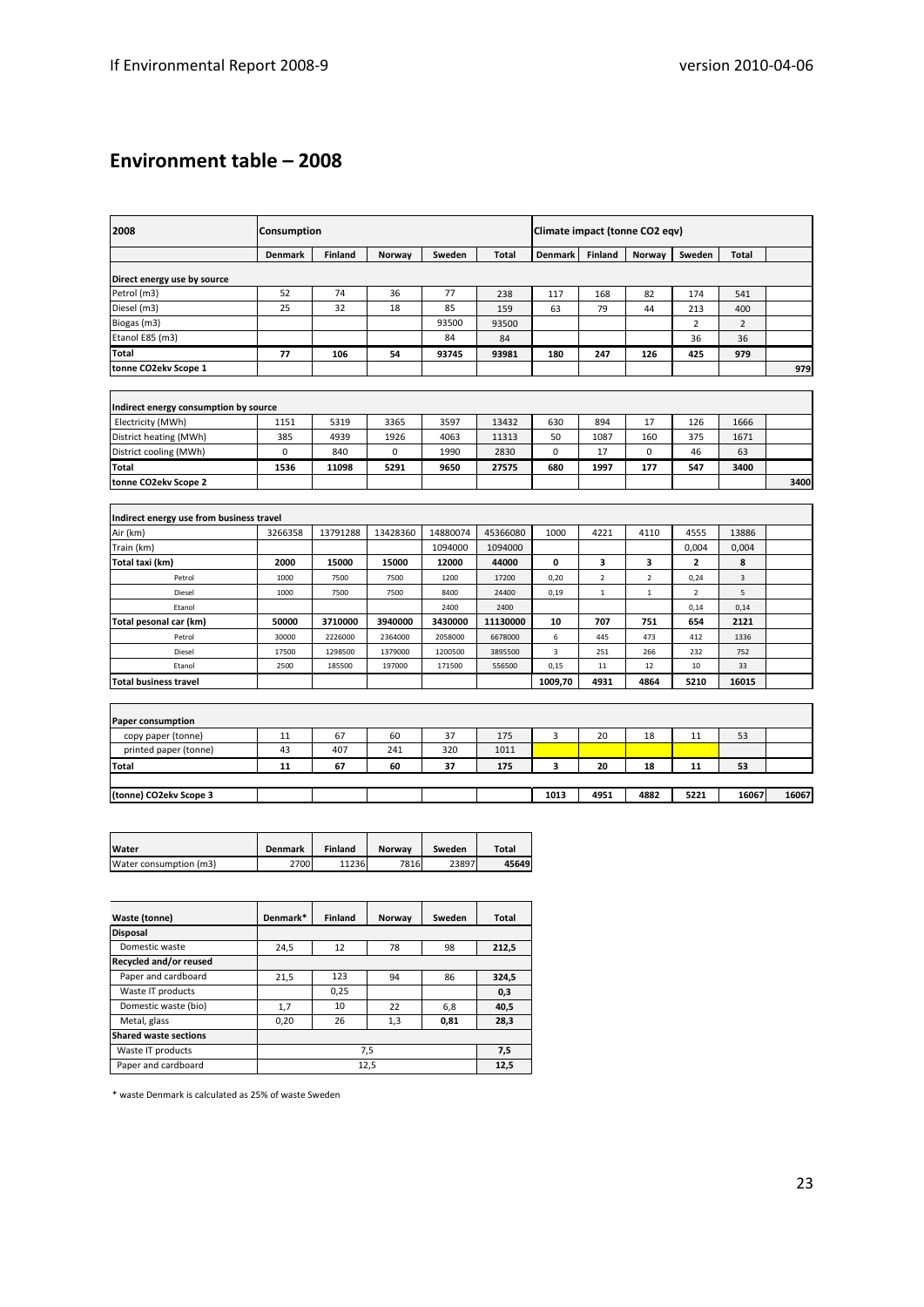## **Environment table – 2009**

| 2009                                     | Consumption    |          |                |          | Climate impact (tonne CO2 eqv) |                |              |              |              |                         |       |
|------------------------------------------|----------------|----------|----------------|----------|--------------------------------|----------------|--------------|--------------|--------------|-------------------------|-------|
|                                          | <b>Denmark</b> | Finland  | Norway         | Sweden   | <b>Total</b>                   | <b>Denmark</b> | Finland      | Norway       | Sweden       | <b>Total</b>            |       |
| Direct energy use by source              |                |          |                |          |                                |                |              |              |              |                         |       |
| Petrol (m3)                              | 50             | 68       | $\overline{4}$ | 52       | 174                            | 114            | 154          | 9            | 117          | 395                     |       |
| Diesel (m3)                              | 18             | 27       | 45             | 89       | 179                            | 45             | 68           | 113          | 223          | 449                     |       |
| Biogas (m3)                              |                |          |                | 4 8 0 0  | 4800                           |                |              |              | 0            | $\mathsf 0$             |       |
| Etanol E85 (m3)                          |                |          |                | 10       | 10                             |                |              |              | 4            | $\overline{4}$          |       |
| Total                                    | 68             | 95       | 49             | 4950     | 5163                           | 160            | 222          | 122          | 344          | 848                     |       |
| tonne CO2ekv Scope 1                     |                |          |                |          |                                |                |              |              |              |                         | 848   |
|                                          |                |          |                |          |                                |                |              |              |              |                         |       |
| Indirect energy consumption by source    |                |          |                |          |                                |                |              |              |              |                         |       |
| Electricity (MWh)                        | 1186           | 5009     | 4226           | 3197     | 13618                          | 649            | 842          | 21           | 115          | 1626                    |       |
| District heating (MWh)                   | 385            | 5343     | 1340           | 4035     | 11103                          | 50             | 1175         | 111          | 338          | 1674                    |       |
| District cooling (MWh)                   |                | 542      |                | 5803     | 6345                           |                | 11           |              | 135          | 145                     |       |
| Total                                    | 1571           | 10894    | 5566           | 13035    | 31066                          | 699            | 2028         | 132          | 587          | 3446                    |       |
| tonne CO2ekv Scope 2                     |                |          |                |          |                                |                |              |              |              |                         | 3446  |
|                                          |                |          |                |          |                                |                |              |              |              |                         |       |
| Indirect energy use from business travel |                |          |                |          |                                |                |              |              |              |                         |       |
| Air (km)                                 | 2613302        | 11033031 | 10742688       | 11904059 | 36293080                       | 800            | 3377         | 3288         | 3644         | 11109                   |       |
| Train (km)                               |                |          |                | 1094000  | 1094000                        |                |              |              | 0,0044       | 0,0044                  |       |
| Total taxi (km)                          | 1700           | 12000    | 11400          | 9600     | 34700                          | 0              | 2            | $\mathbf{z}$ | $\mathbf{1}$ | 6                       |       |
| Petrol                                   | 850            | 6000     | 5700           | 960      | 13510                          | 0,17           | $\mathbf{1}$ | $\mathbf{1}$ | 0, 19        | $\overline{\mathbf{3}}$ |       |
| Diesel                                   | 850            | 6000     | 5700           | 6720     | 19270                          | 0,16           | $\,$ 1 $\,$  | $\,1\,$      | $1\,$        | $\sqrt{4}$              |       |
| Etanol                                   |                |          |                | 1920     | 1920                           |                |              |              | 0,12         | 0,12                    |       |
| Total personal car (km)                  | 40000          | 2910000  | 3150000        | 3980000  | 10080000                       | 8              | 555          | 600          | 758          | 1921                    |       |
| Petrol                                   | 24000          | 1746000  | 1890000        | 2388000  | 6048000                        | 4,80           | 349          | 378          | 478          | 1210                    |       |
| Diesel                                   | 14000          | 1018500  | 1102500        | 1393000  | 3528000                        | 2,70           | 197          | 213          | 269          | 681                     |       |
| Etanol                                   | 2000           | 145500   | 157500         | 199000   | 504000                         | 0,12           | 8,73         | 9,45         | 12           | 30                      |       |
| <b>Total business travel</b>             |                |          |                |          |                                | 807,87         | 3933,88      | 3890,63      | 4404         | 13036                   |       |
|                                          |                |          |                |          |                                |                |              |              |              |                         |       |
| <b>Goods transportation</b>              |                |          |                |          |                                |                |              |              |              |                         |       |
| Truck                                    |                |          |                |          |                                |                |              |              | 6            | 6                       |       |
|                                          |                |          |                |          |                                |                |              |              |              |                         |       |
| Paper consumption                        |                |          |                |          |                                |                |              |              |              |                         |       |
| copy paper (tonne)                       | 10             | 60       | 54             | 33       | 157                            | 3              | 18           | 16           | 10           | 47                      |       |
| printed material (tonne)                 | 39             | 368      | 217            | 289      | 913                            |                |              |              |              |                         |       |
| Total                                    | 10             | 60       | 54             | 33       | 157                            | 3              | 18           | 16           | 10           | 47                      |       |
|                                          |                |          |                |          |                                |                |              |              |              |                         |       |
| (tonne) CO2ekv Scope 3                   |                |          |                |          |                                | 810,87         | 3951,88      | 3906,83      | 4419         | 13089                   | 13089 |

| <b>Water</b>           | <b>Denmark</b> | <b>IFinland</b> | <b>Norway</b> | <b>Sweden</b> | Total |
|------------------------|----------------|-----------------|---------------|---------------|-------|
| Water consumption (m3) | 2700           | 16333           | 7680          | 13368         | 40081 |

| Waste (tonne)          | Denmark* | <b>Finland</b> | Norway | Sweden | <b>Total</b> |
|------------------------|----------|----------------|--------|--------|--------------|
| <b>Disposal</b>        |          |                |        |        |              |
| Domestic waste         | 24,625   | 12             | 32,5   | 98,5   | 168          |
| Recycled and/or reused |          |                |        |        |              |
| Paper and cardboard    | 12,75    | 97             | 87     | 51     | 248          |
| Waste IT products      | $\Omega$ | 0,7            | 0,09   |        |              |
| Domestic waste (bio)   |          |                |        | 6,8    |              |
| Metal, glass           |          | 23             | 0,165  | 0,8    | 24           |

\* waste Denmark is calculated as 25% of waste Sweden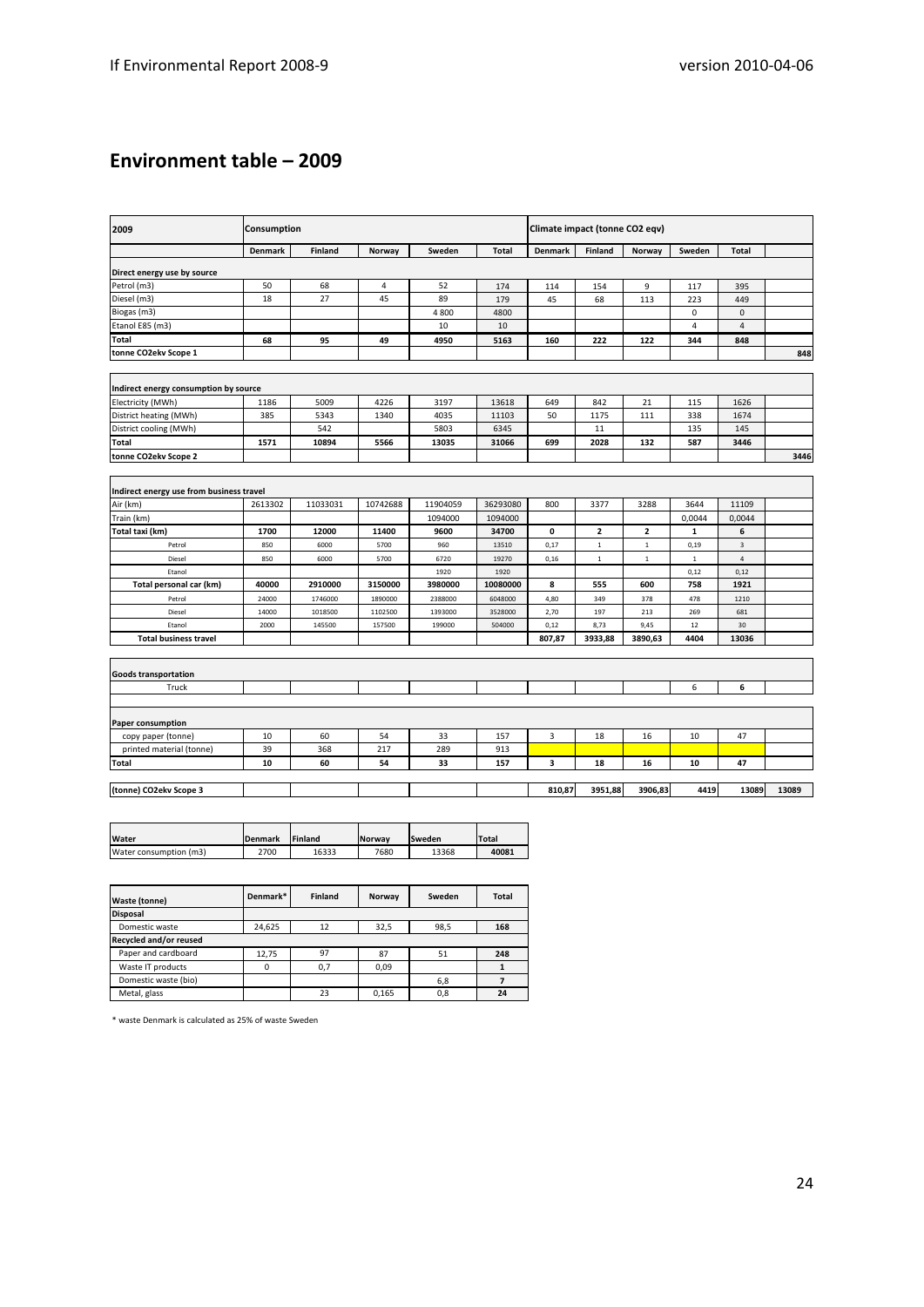## <span id="page-25-0"></span>**GRI Index**

If has applied the principles of the Global Reporting Initiative (GRI) to its reporting framework (profile and environment). More information on the GRI, the full set of indicators and the various application levels can be found at [www.globalreporting.org](http://www.globalreporting.org/)

| GRI<br>Reference             | Indicator                                              | Page reference in report.<br>Other references are in italics or as links                                  |  |  |  |  |
|------------------------------|--------------------------------------------------------|-----------------------------------------------------------------------------------------------------------|--|--|--|--|
| General                      |                                                        |                                                                                                           |  |  |  |  |
| <b>Strategy and Analysis</b> |                                                        |                                                                                                           |  |  |  |  |
| 1.1                          | <b>CEO and Chairman Statement</b>                      | p <sub>2</sub>                                                                                            |  |  |  |  |
|                              | <b>Organizational Profile</b>                          |                                                                                                           |  |  |  |  |
| 2.1                          | Name of the organization                               | P 3                                                                                                       |  |  |  |  |
| 2.2                          | Primary brands, products and services                  | P 3                                                                                                       |  |  |  |  |
| 2.3                          | Operational structure of the<br>organization           | P 3 and 8                                                                                                 |  |  |  |  |
| 2.4                          | Location of organization's<br>headquarters             | P 3                                                                                                       |  |  |  |  |
| 2.5                          | Number of countries where the<br>organization operates | P 3                                                                                                       |  |  |  |  |
| 2.6                          | Nature of ownership and legal form                     | P 3                                                                                                       |  |  |  |  |
| 2.7                          | Markets served                                         | P 3                                                                                                       |  |  |  |  |
| 2.8                          | Scale of the organization                              | P 3                                                                                                       |  |  |  |  |
| 2.9                          | Significant changes in size, structure or<br>ownership | No major differences have occured during 2008<br>and 2009 regarding size, structure or owning<br>profile. |  |  |  |  |
| 2.10                         | Awards received in 2008                                | No environmental awards have been received                                                                |  |  |  |  |
| <b>Report Parameters</b>     |                                                        |                                                                                                           |  |  |  |  |
| 3.1                          | Reporting period                                       | 1/1 2008 - 31/12 2009, see p 4                                                                            |  |  |  |  |
| 3.2                          | Date of most recent report                             | This is the first report, see p 4                                                                         |  |  |  |  |
| 3.3                          | Reporting cycle                                        | Annually, see p 4                                                                                         |  |  |  |  |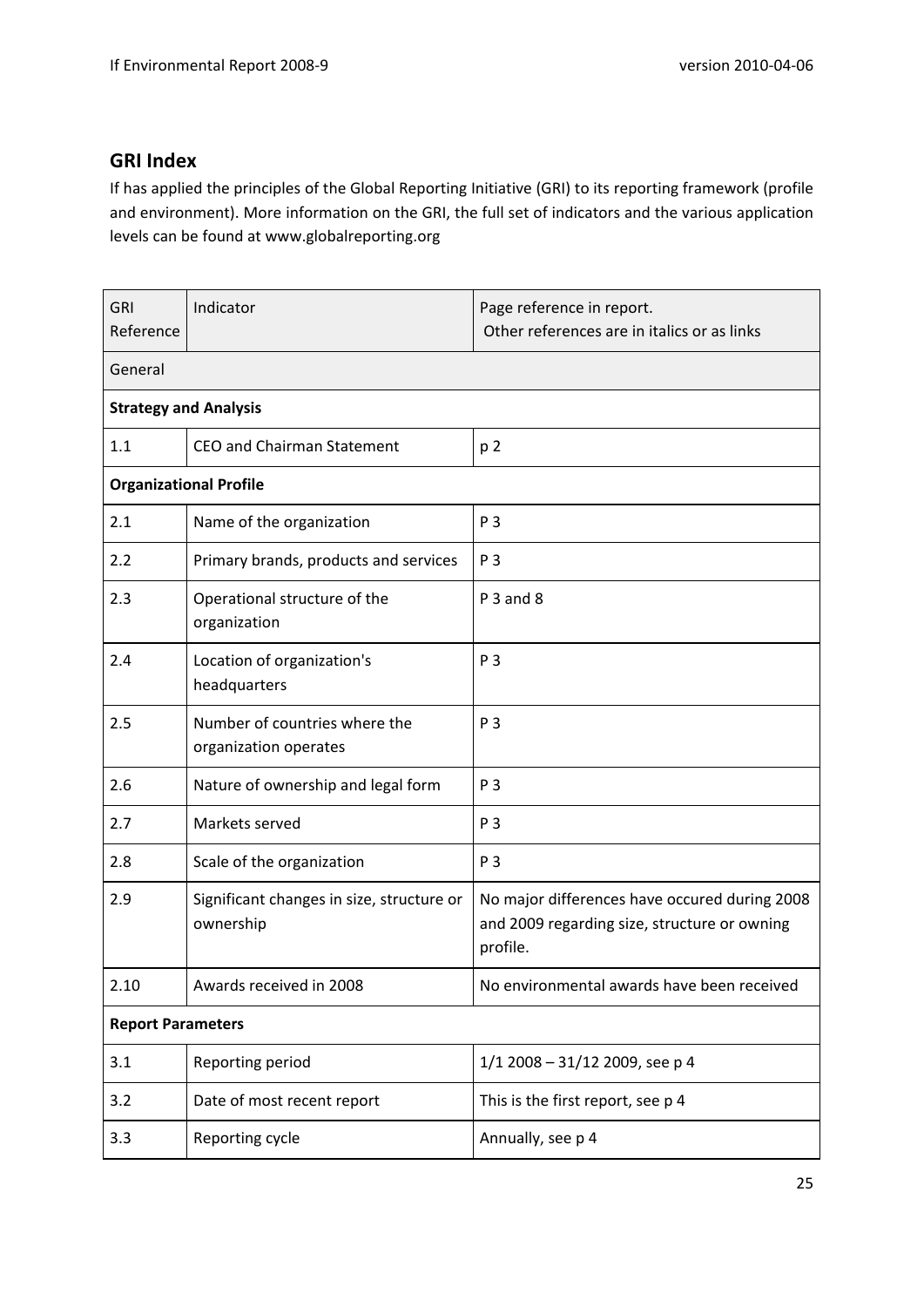| 3.4  | Contact points for questions regarding<br>the report or its content                            | Kenth Edstrom, Communications Manager, see<br>p 22                                                                                                                    |  |  |
|------|------------------------------------------------------------------------------------------------|-----------------------------------------------------------------------------------------------------------------------------------------------------------------------|--|--|
| 3.5  | Process for defining report content                                                            | Environmental material issues for If is identified<br>as its impact and related activities in order to<br>minimize impact (se process scheme p. 13).                  |  |  |
| 3.6  | Boundary of the report                                                                         | This report includes Ifs activities in Denmark,<br>Finland, Norway and Sweden. It does not<br>include activities in the Baltic countries and<br>Russia, see p 3 and 4 |  |  |
| 3.7  | Limitations on the scope or boundary<br>of the report                                          | This reports covers only environmental<br>indicators, see p 4                                                                                                         |  |  |
| 3.8  | Basis for reporting on joint ventures,<br>subsidiaries                                         | P 3                                                                                                                                                                   |  |  |
| 3.9  | Data measurement techniques and the<br>bases of calculations                                   | CO2 calculations are based on the Green House<br>Gas protocol, see p 4.                                                                                               |  |  |
| 3.10 | Explanation of the effect of any<br>restatements of information provided<br>in earlier reports | This is the first report                                                                                                                                              |  |  |
| 3.11 | Significant changes from previous<br>reporting period in scope, boundary or<br>measurement     | This is the first report                                                                                                                                              |  |  |
| 3.12 | <b>GRI Index</b>                                                                               | See this table                                                                                                                                                        |  |  |
|      | Governance, Commitments, and Engagement                                                        |                                                                                                                                                                       |  |  |
| 4.1  | Governance structure of the<br>organization                                                    | See p 8 and Sampos Annual Report                                                                                                                                      |  |  |
| 4.2  | Non-executive status of Chairman                                                               | <b>Sampos Annual Report</b>                                                                                                                                           |  |  |
| 4.3  | <b>Status of Board members:</b><br>independence and executive / non-<br>executive              | <b>Sampos Annual Report</b>                                                                                                                                           |  |  |
| 4.4  | Mechanisms for shareholders to<br>provide recommendations to the<br><b>Board</b>               | Sampos Annual Report                                                                                                                                                  |  |  |
| 4.14 | List of stakeholder groups engaged by<br>the organization                                      | P 5 and p 10 -11                                                                                                                                                      |  |  |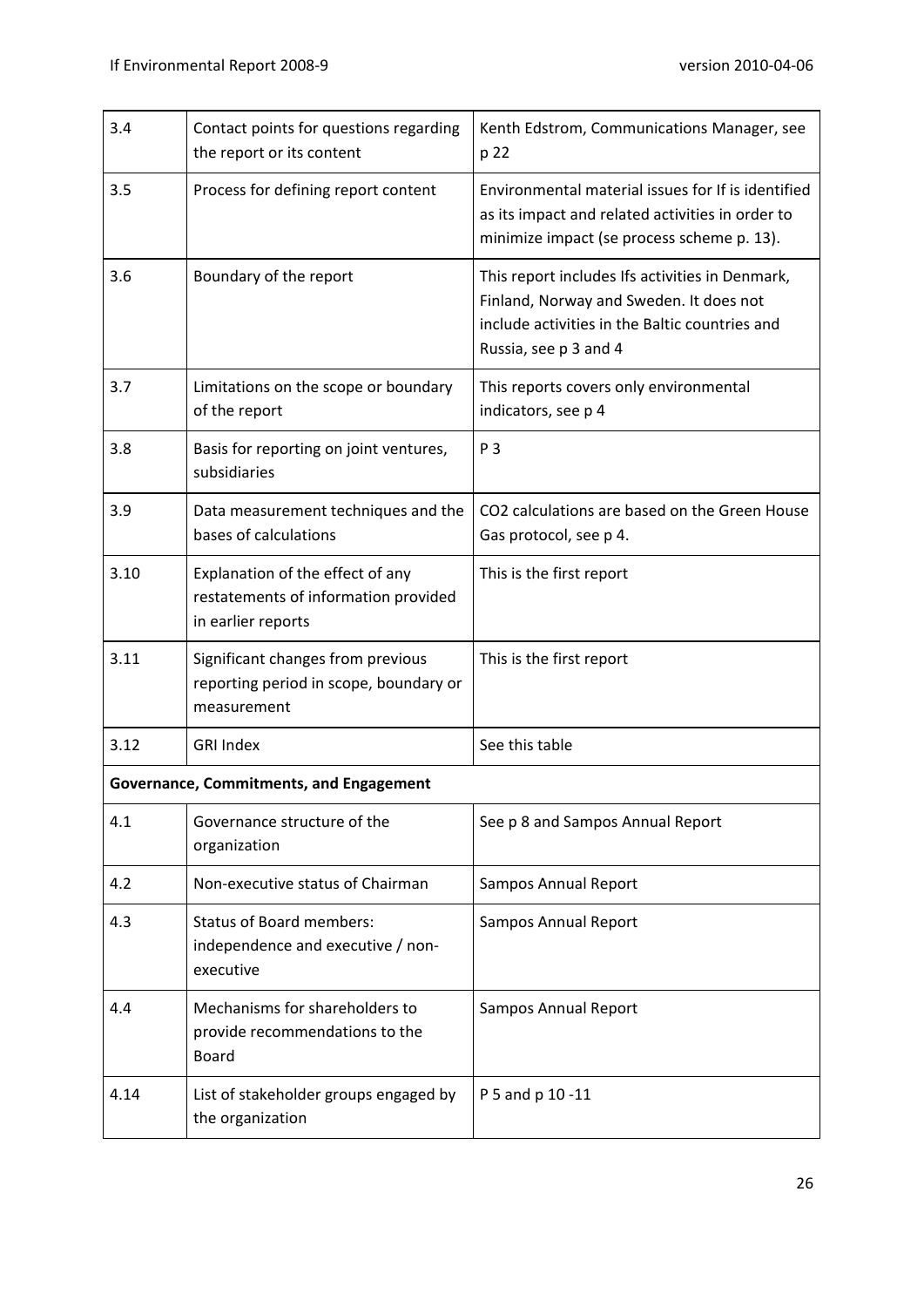| 4.15                                  | Basis for selection of stakeholders                                           | P 5 and p 10-11                                                                                                                               |  |  |  |
|---------------------------------------|-------------------------------------------------------------------------------|-----------------------------------------------------------------------------------------------------------------------------------------------|--|--|--|
| <b>Environmental Indicators</b>       |                                                                               |                                                                                                                                               |  |  |  |
| <b>Materials</b>                      |                                                                               |                                                                                                                                               |  |  |  |
| EN1                                   | Materials used by weight or volume                                            | (indicator partially reported)<br>Paper is the only raw material relevant to If as it<br>represents 98% of all products and services, P<br>18 |  |  |  |
| <b>Energy</b>                         |                                                                               |                                                                                                                                               |  |  |  |
| EN <sub>3</sub>                       | Direct energy consumption by primary<br>energy source                         | See p 14-16 and environmental data table on p<br>$23 - 24$                                                                                    |  |  |  |
| EN4                                   | Indirect energy consumption by<br>primary energy source                       | See p 14-16 and environmental data table on p<br>$23 - 24$                                                                                    |  |  |  |
| EN <sub>5</sub>                       | Energy saved due to conservation and<br>efficiency improvements               | (indicator partially reported)<br>P 14-16                                                                                                     |  |  |  |
| EN <sub>6</sub>                       | Initiatives to provide energy-efficient<br>or renewable energy based products | (indicator partially reported) Quantified<br>reduction in KWh missing<br>P 14-16                                                              |  |  |  |
| EN7                                   | Initiatives to reduce indirect energy<br>consumption and reductions achieved  | P 14-16                                                                                                                                       |  |  |  |
| Water                                 |                                                                               |                                                                                                                                               |  |  |  |
| EN <sub>8</sub>                       | Total water withdrawal by source                                              | See p 19 and environmental data table on p 23-<br>24                                                                                          |  |  |  |
| <b>Emissions, Effluents and Waste</b> |                                                                               |                                                                                                                                               |  |  |  |
| <b>EN16</b>                           | Total direct and indirect greenhouse<br>gas emissions by weight               | See p 14-18 and environmental data table on p<br>$23 - 24$                                                                                    |  |  |  |
| <b>EN17</b>                           | Other relevant indirect greenhouse<br>emissions by weight                     | See p 14-18 and environmental data table on p<br>$25 - 26$                                                                                    |  |  |  |
| <b>EN 18</b>                          | Initiatives to reduce greenhouse gas<br>emissions and reductions achieved     | (indicator partially reported) measurement of<br>achieved reduction from EN16 and EN17. P 14-<br>18                                           |  |  |  |
| <b>EN22</b>                           | Total weight of waste by type and<br>disposal method                          | (indicator partially reported) The table does not<br>give a completed picture of waste<br>management. P 18 and 23-24                          |  |  |  |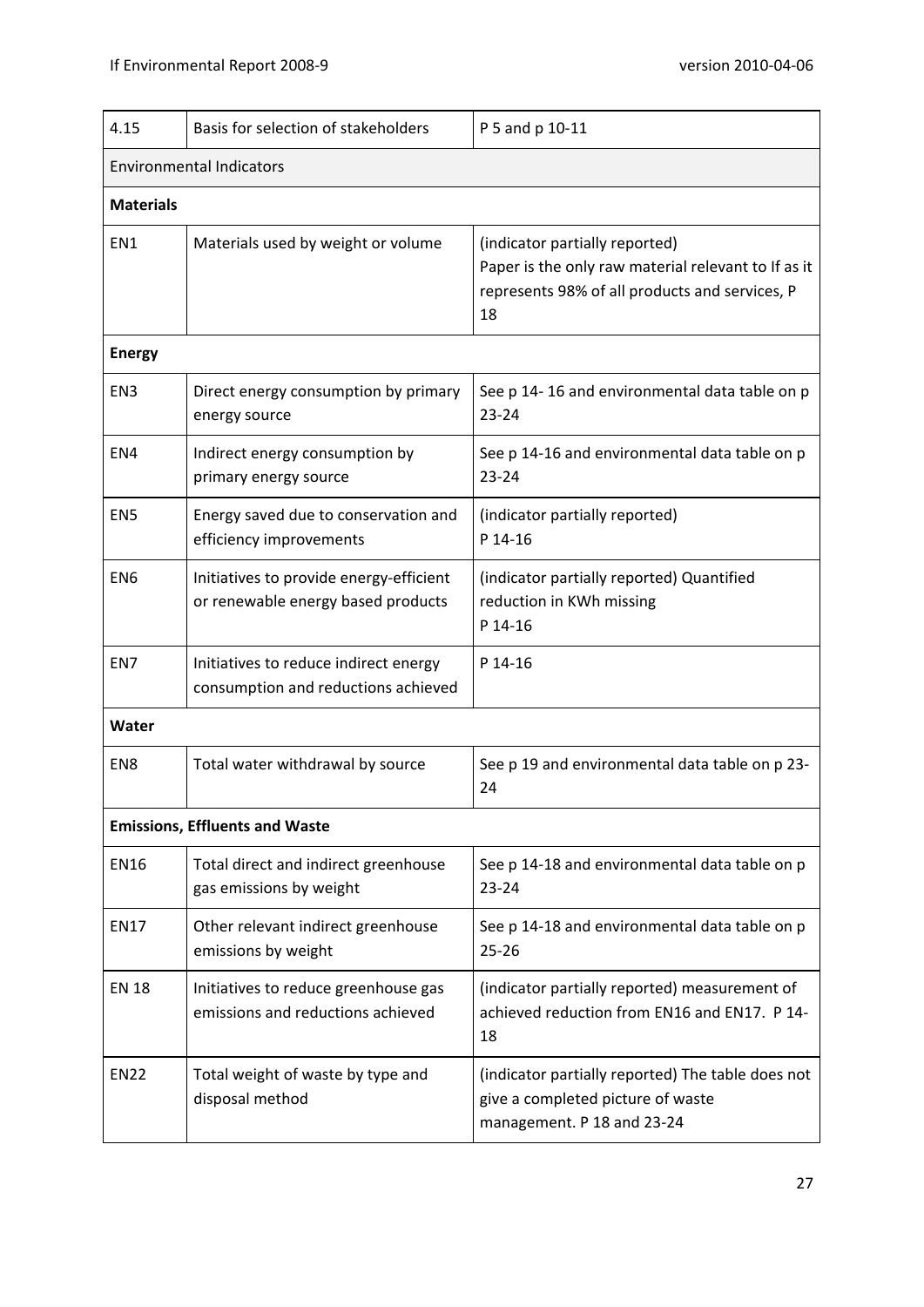| <b>EN 29</b> | Significant environmental impact of<br>transporting products and other goods                             | (indicator partially reported) Does not take into<br>account all transport, only business travel. |
|--------------|----------------------------------------------------------------------------------------------------------|---------------------------------------------------------------------------------------------------|
|              | and materials used for the<br>organization's operations, and<br>transporting members of the<br>workforce | P 15-16                                                                                           |